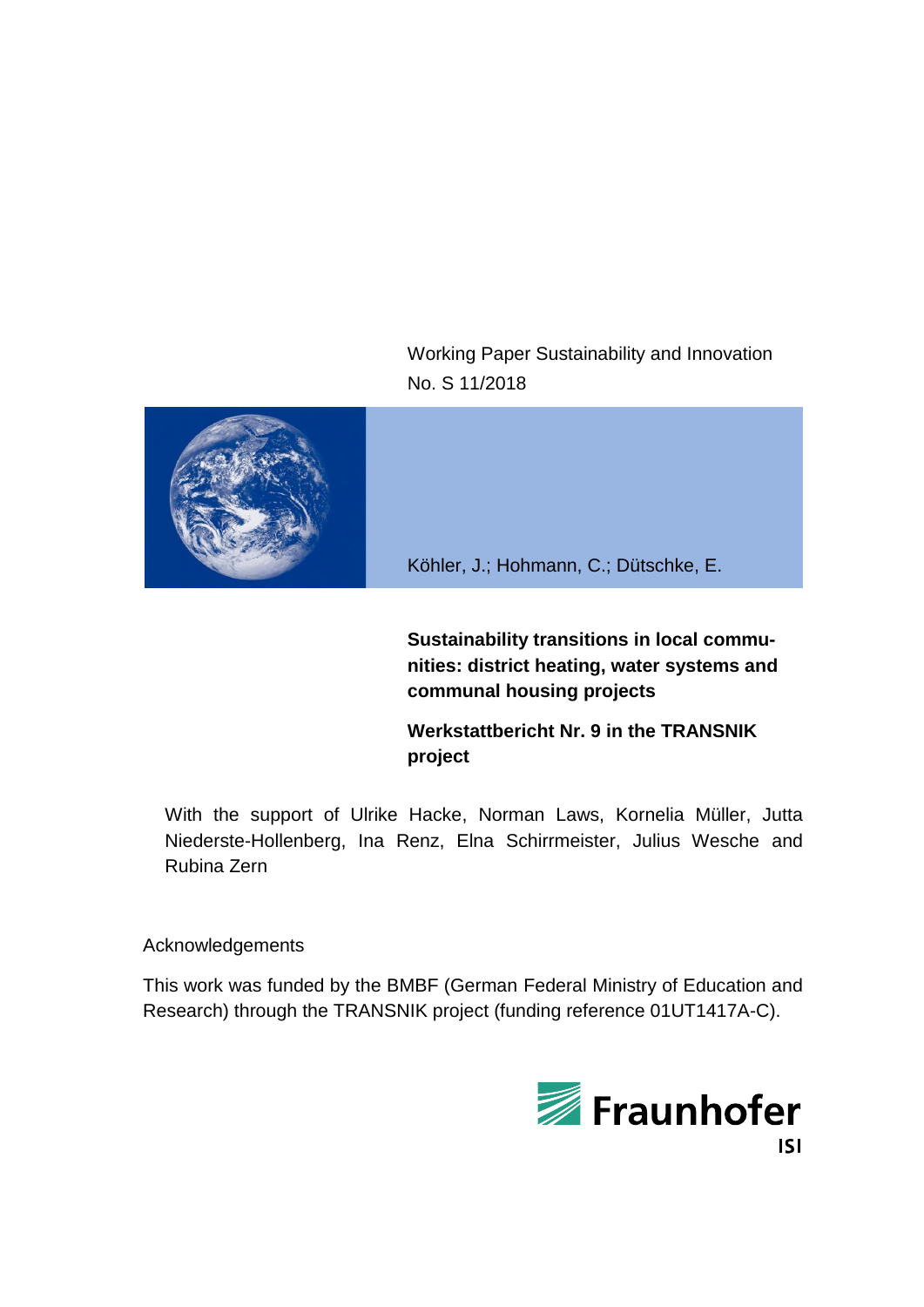### **Abstract**

Sustainability transitions take place across geographical and political levels. Services such as energy supply, water supply and wastewater management or housing are part of daily life have to be provided at the district level within larger urban governance structures or by smaller rural administrations. However, relatively little attention has been given to the analysis of these local structures. This paper reviews case studies of niches in the areas of district heat networks, communal housing projects for the elderly and sustainable water/wastewater management. The paper addresses the following research questions:

- 1. What are the similarities and differences in the case study's drivers and barriers that have arisen between the fields of action and what conclusions can be drawn from these insights in order to maximize success factors or to minimize obstacles in advance?
- 2. What are the key factors for transition, also with regard to the synergies of the three fields of action?
- 3. What is the stage of development of the niches? Are they in a transition process or not?

District heat networks are established as a niche, but given the current policy and financial environment are developing very slowly. Communal housing projects are a small part of the overall housing market, but the niche is stable and growing. Waste water separation and new rain water management systems are developing as niches, but the centralised management of decentralised waste water treatment has so far only been adopted in a few cases.

These niches are all critically dependent on support from the district authorities. High complexity and inconsistency in legal frameworks, and missing financial resources present significant barriers for innovative niche projects.They usually require new, specific financial support to enable the change from conventional systems. These groups face a difficult period of developing their expertise in planning and management and often require financial support and advice. Consultancy networks - if available - have been shown to be important in enabling such projects to establish themselves. As all three case studies rely on infrastructure components, stakeholders need to consider windows of opportunities for innovation. Acceptance and trust are additional factors influencing the projects. Therefore, constructive and goal-oriented 'interaction' and communication between the stakeholders on district and project level are key factors for success. It is important to share data and information to guarantee an early integration of important stakeholders, including the public.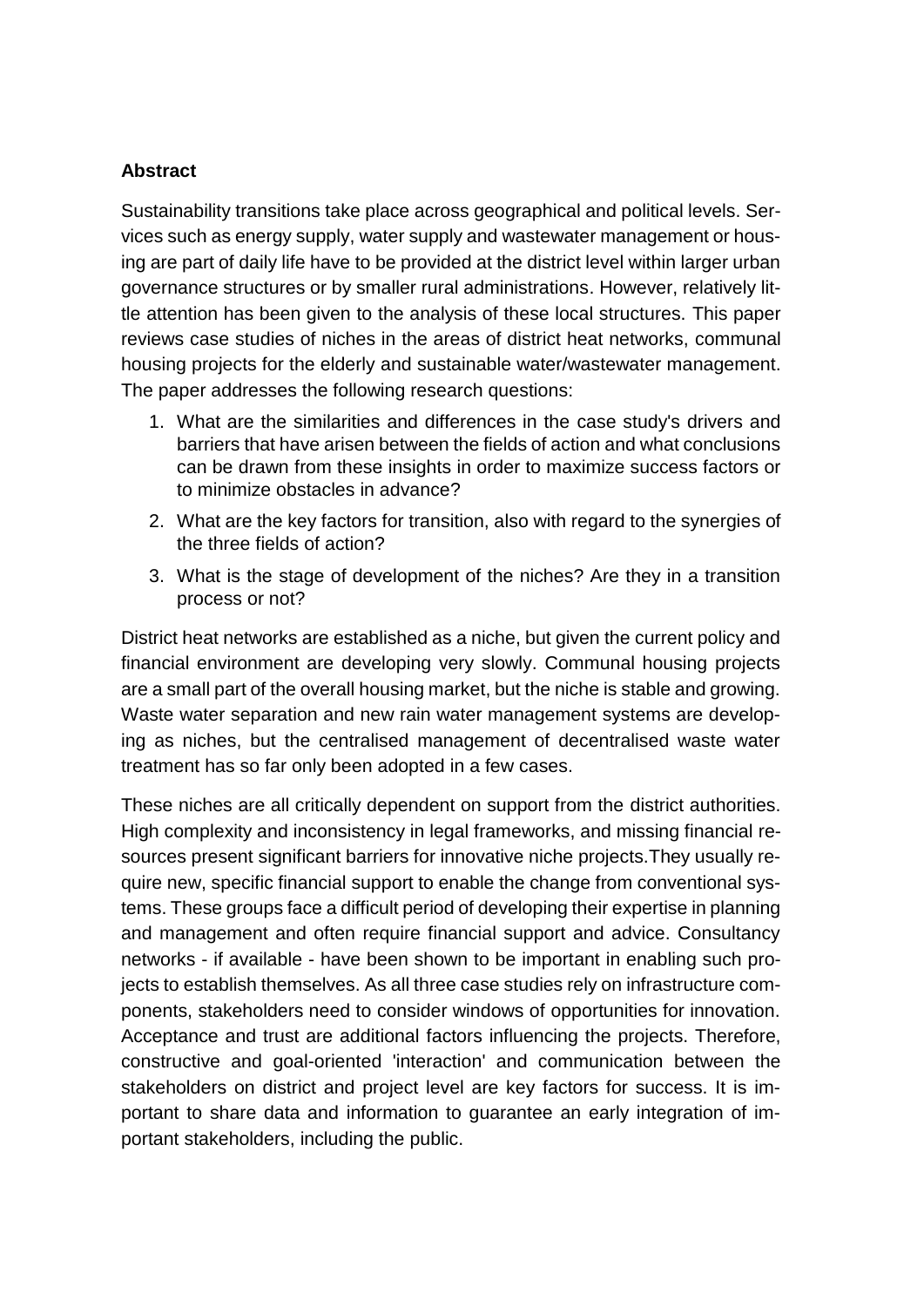Projects in all three areas have the ambition of improved sustainability, although data on the actual impact is limited. The housing projects can be argued to contribute to sustainability in all three areas: environmental, social and economic. The district heat networks are supposed to reduce environmental impacts compared to current systems, but there was insufficient monitoring information to be certain that this is the case. The alternative water management systems all make a contribution to environmental sustainability and can be shown to be economically viable. If successful, projects in all three sectors can strengthen local social structures. Economic sustainability is a necessary condition for the success of projects in all three areas and this requires financial support and resources that are not available through the conventional housing, energy or water services market institutions.

While projects on district and household level are fundamental to a sustainability transition, efforts for up-scaling their impacts (Luederitz et al. 2017) are just as important. The challenges for actors on local to global scale are to learn from different narratives and adapt different perspectives, build unconventional alliances and collaborations to implement innovative, creative and intelligent solutions for a sustainability transition on a larger scale (Luederitz et al. 2017; Wittmayer et al. 2016; Brown et al. 2013).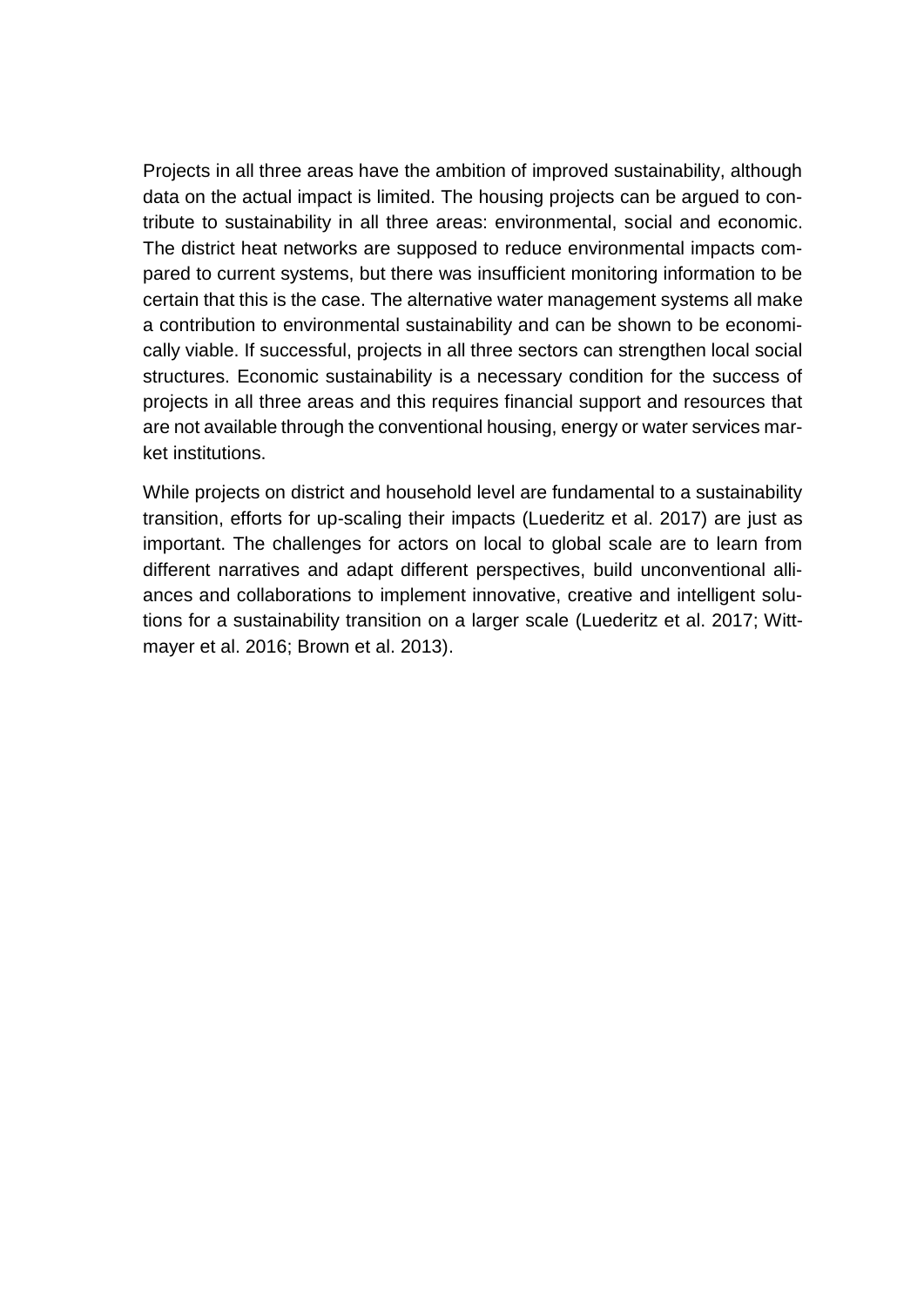# **Table of Contents**

| 1              |                                                              |                                                                                                             |  |  |  |  |  |
|----------------|--------------------------------------------------------------|-------------------------------------------------------------------------------------------------------------|--|--|--|--|--|
| $\mathbf{2}$   |                                                              |                                                                                                             |  |  |  |  |  |
|                | 2.1                                                          |                                                                                                             |  |  |  |  |  |
|                | 2.2                                                          | Factors influencing sustainability transitions 3                                                            |  |  |  |  |  |
| 3              |                                                              |                                                                                                             |  |  |  |  |  |
|                | 3.1                                                          |                                                                                                             |  |  |  |  |  |
|                | 3.2                                                          | Communal housing projects for the elderly 7                                                                 |  |  |  |  |  |
|                | 3.3                                                          |                                                                                                             |  |  |  |  |  |
| 4              | Review of factors influencing niche development at the urban |                                                                                                             |  |  |  |  |  |
| 5              |                                                              | Synergies between the case studies and implications for                                                     |  |  |  |  |  |
| 6              |                                                              |                                                                                                             |  |  |  |  |  |
|                | 6.1                                                          | Similarities and differences in the case study's drivers<br>and barriers and key factors for transitions 20 |  |  |  |  |  |
|                | 6.2                                                          |                                                                                                             |  |  |  |  |  |
|                | 6.3                                                          | Impact of the case studies on sustainable                                                                   |  |  |  |  |  |
| $\overline{7}$ |                                                              |                                                                                                             |  |  |  |  |  |
| 8              |                                                              |                                                                                                             |  |  |  |  |  |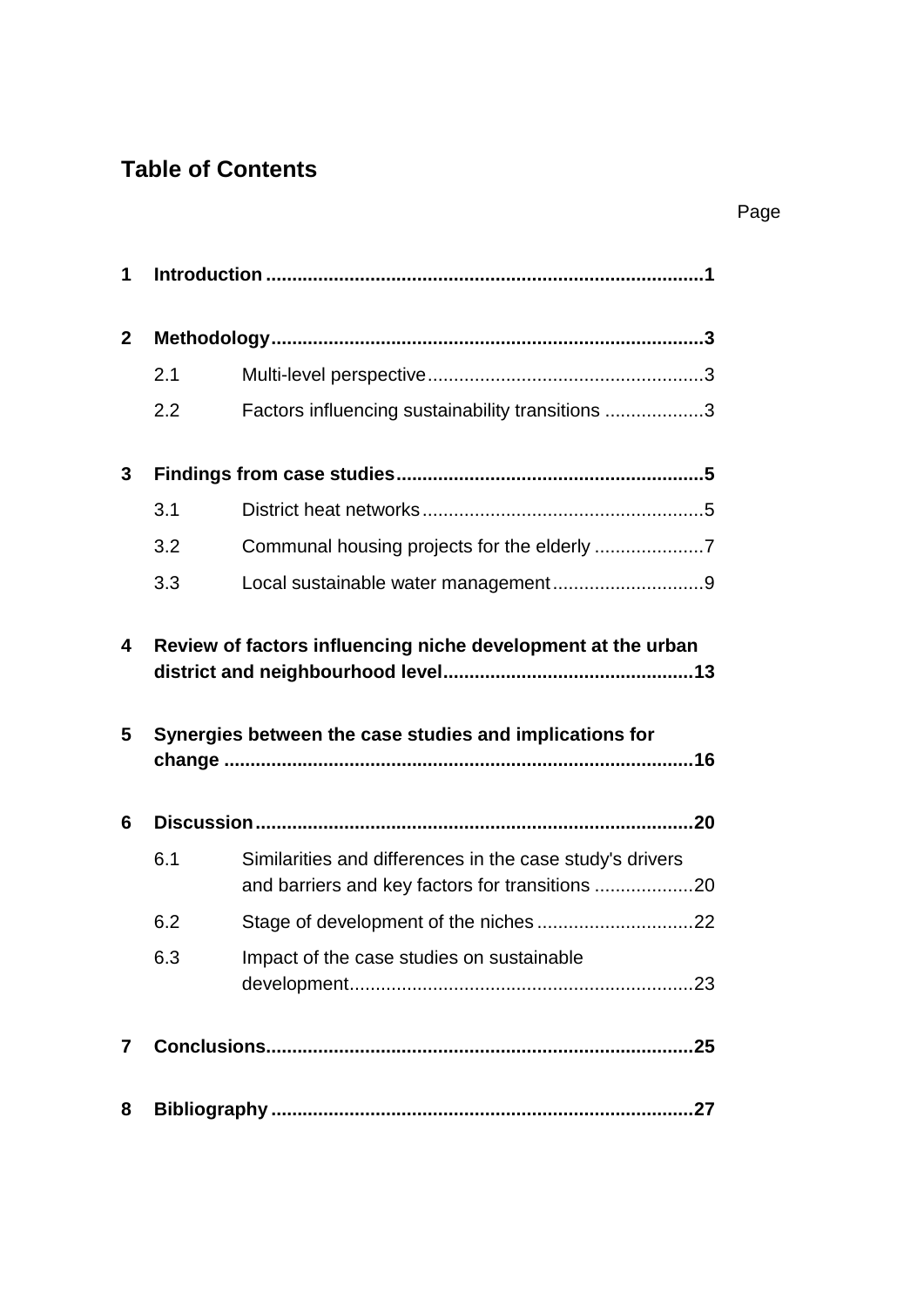### <span id="page-4-0"></span>**1 Introduction**

Sustainability transitions take place across geographical and political levels. An important area of study is the city/regional level and the focus of literature in sustainability transitions has turned from the national to the city level as a critical field (Markard et al. 2012; Hodson, Marvin 2010; Bulkeley et al. 2011). However, changes in practices and institutions are enacted on and affect the lives of individual people and households. Services such as energy supply, water supply and wastewater management or housing are part of daily life. These services and systems have to be provided at the district level within larger urban governance structures or by smaller rural administrations. However, relatively little attention has been given to the analysis of these local structures. Smaller configurations, whether defined in terms of administrative boundaries (e.g. boroughs, districts, towns, villages), geographical boundaries (e.g. the land between the rivers) or shared values (e.g. community) are not treated in detail (Wittmayer et al. 2014; see Schäpke et al. 2017).

While place-specificity is recognised as a key factor in sustainability transition research (Hansen, Coenen 2015), a gap can be identified in the understanding of the way it influences transition processes (Fastenrath, Braun 2018). The actors who are engaged in more fragmented structures, e.g. at the urban district or neighbourhood level within larger urban governance structures or smaller rural administrations have not been extensively studied. A systematic understanding of their roles and potential impacts as well as tensions and restrictions they face is currently lacking (Heinrichs, Laws 2014). This is in contrast to recent calls for a stronger focus on the local and municipal level (Kemmerzell et al. 2016).

This paper therefore considers the development of niches that have the objective of developing sustainable alternatives at the local level i.e. on the district and household level as the actual implementation of major decisions taken by national, subnational or international level (Dütschke, Wesche 2018). The Multi-Level Perspective on transitions (MLP) (Grin et al., 2010) is used as the framework for the analysis and to make the connection to larger scales (Lüdeke et al. 2004).

It compares the results of case studies in the three fields of energy, water and housing in Germany. Three particular areas were chosen to enable concrete analysis of niches that have the goal of achieving a more sustainable lifestyle. The aim of focussing on multiple sectors is to avoid separating "policy fields" and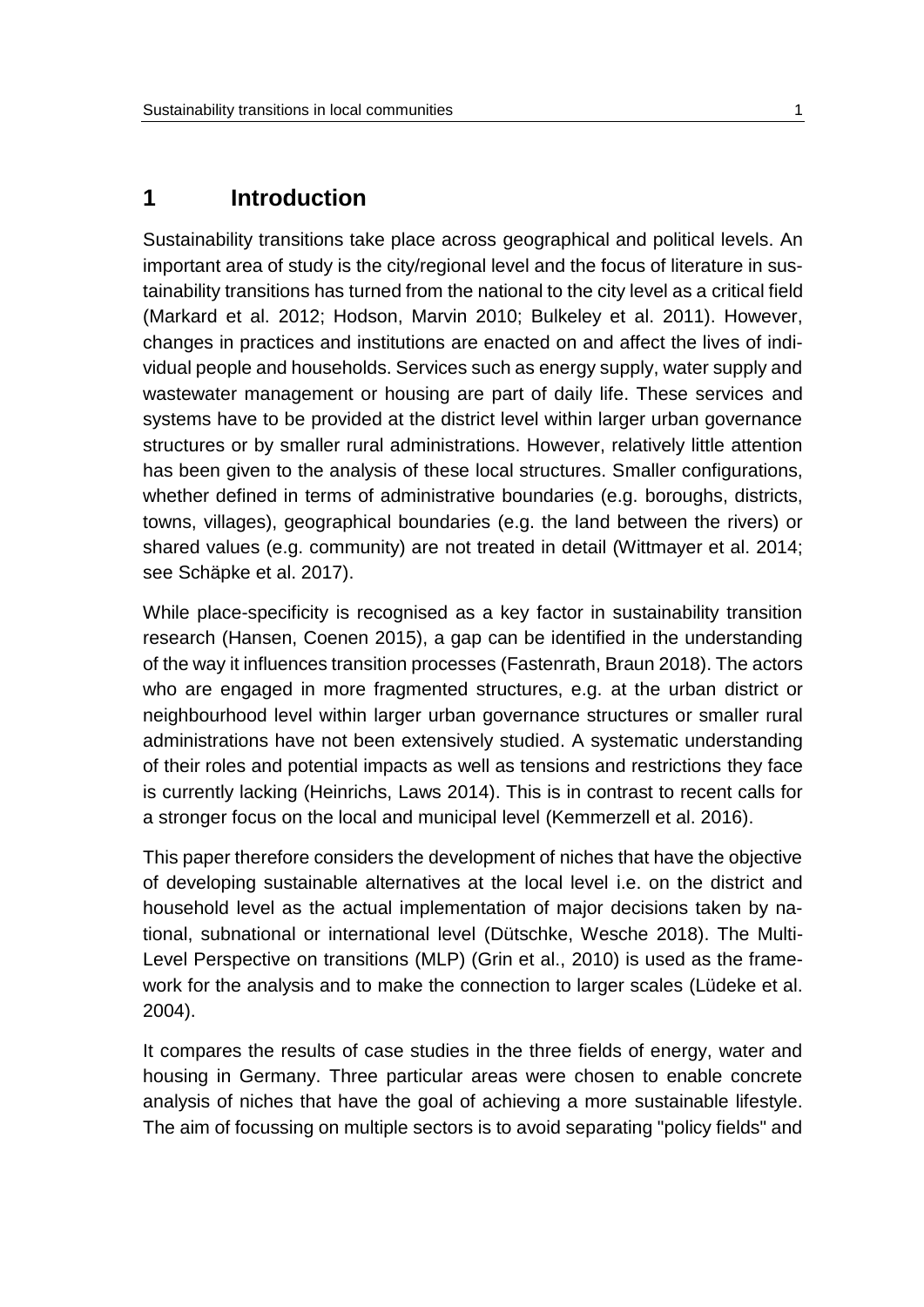compartmentalisation as these systems are generally highly interconnected at the urban district and neighbourhood level (Späth, Rohracher 2015). District heat networks were identified as a system that has the potential for energy provision to local communities that enables lower associated air and greenhouse gas emissions and enables cooperation within communities. In communal housing projects, there is a change towards new forms of institution, especially for elderly people. Local water and wastewater services offer new modes of provision and the possibility of decentralised and self-contained systems. These three areas all involve housing and infrastructure systems for housing and are regulated and planned at the district or community level.

The paper addresses the following research questions:

- 1. What are the similarities and differences in the case study's drivers and barriers that have arisen between the fields of action and what conclusions can be drawn from these insights in order to maximize success factors or to minimize obstacles in advance?
- 2. What are the key factors for transition, also with regard to the synergisms of the three fields of action?
- 3. What is the stage of development of the niches? Are they in a transition process or not?

The paper summarises the three cases (see Wesche, Dütschke, Friedrichsen, 2017; Peters et al., 2017; Hacke, Müller, Renz, 2017 for more detail) and applies the typology of systemic failures influencing the adoption of sustainable technologies developed by Woolthuis et al. (2005) and adapted by Negro et al. (2012). In a comparative analysis, common factors and the potential for synergies between these three areas are identified. Barriers to the adoption of new systems and synergies are analysed. The factors influencing the development of niches and the MLP serve as a common basis for comparison. It investigates the relationships of sustainability niches to local governance and policy structures in particular. Relationships to higher-level institutions and governance forming the regimes in these areas are also considered.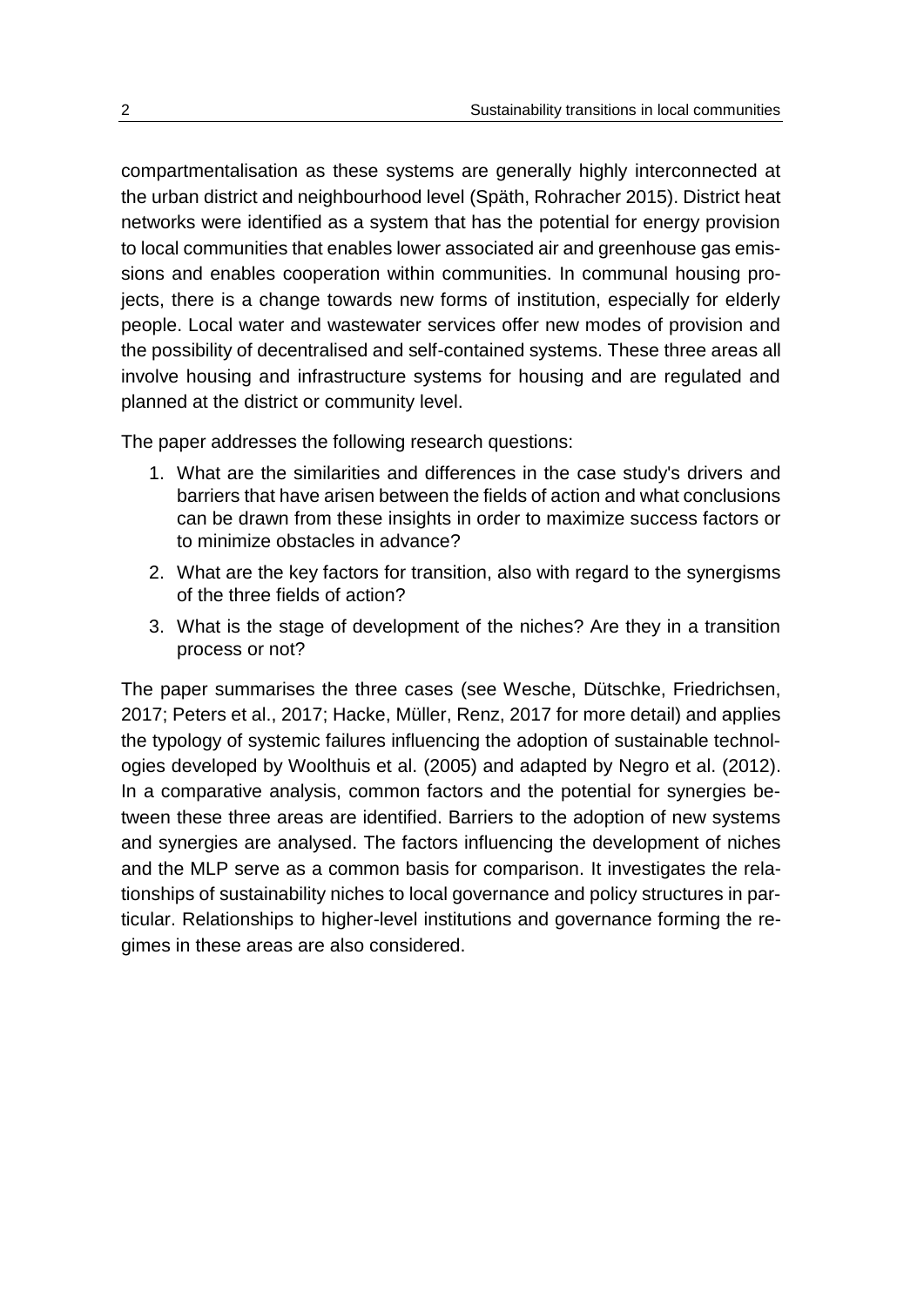# <span id="page-6-1"></span><span id="page-6-0"></span>**2 Methodology**

### **2.1 Multi-level perspective**

The Multi-Level Perspective on transitions (MLP) is one of the key concepts in transition studies (Geels 2002; Geels, Kemp 2007). To explain dynamic transition processes it combines theories from different disciplines, e.g. evolutionary economics (Nelson, Winter 2009; van den Bergh, Gowdy 2000), the theory and sociology of innovation and technology (Porter et al. 2004; Rip et al. 1995; Truffer et al. 2008), and institutional theory (Geels 2004). Transitions in this context are defined as fundamental shifts from one socio-technical regime to another. The MLP concept argues that transition processes occur within and between three levels, i.e. niches, socio-technical regimes and slow moving general socio-technical developments of the social, economic and technical landscape. Socio-technical regimes embody the institutional structure of existing systems, setting the dominant cognitive, regulative and normative rules and regulations (Geels 2002; Geels, Schot 2010). Regimes are dynamically stable and their maturity results in path-dependencies and incremental innovations. In contrast, niches are the locus for radical innovations, usually found in protected socio-economic spaces characterized by a low level of stability (Geels, Schot 2010). The MLP is applied as a common framework to compare the development of niches found in the three case studies summarized in the paper (see Wesche et al. 2017; Peters et al. 2017; Hacke et al. 2017 for more details).

### <span id="page-6-2"></span>**2.2 Factors influencing sustainability transitions**

To identify possibilities for action in niche development at the urban district and neighbourhood level, this paper combines the MLP scheme with a typology of systemic problems introduced by Woolthuis et al. (2005) and adapted by Negro et al. (2012).

Negro et al. (2012) reviewed the literature on systemic innovation failures in renewable energy from a Technological Innovation System (TIS) perspective, which identifies barriers to the uptake of alternative, sustainable technologies in innovation systems. The TIS analysis can be interpreted as a framework for the analysis of niches while the MLP provides a structure for considering the interactions between the niche(s) and regime under the influence of the socio-cultural landscape (Köhler et al. 2016).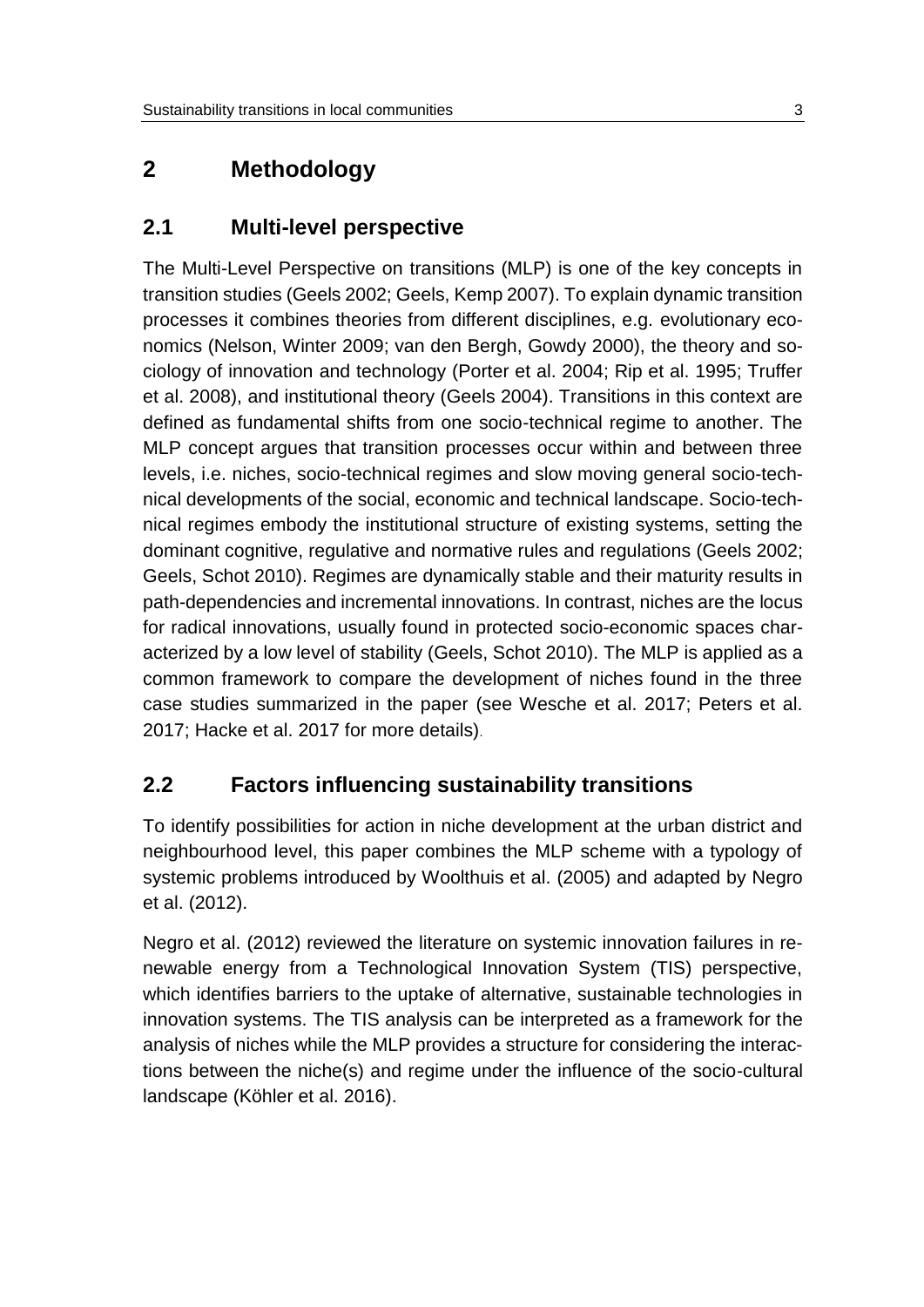The typology of systemic problems developed by Woolthuis et al. (2005) was used by Negro et al. (2012) to develop the typology of factors that influence the development of innovation systems shown in [Table 1.](#page-7-0) In the synthesis of the district heating, communal housing, and sustainable water systems discussed in this paper, the systemic problems are interpreted as influencing factors that impede or foster the development and diffusion of these niches (see Wesche et al. 2017; Peters et al. 2017; Hacke et al. 2017 for more details).

<span id="page-7-0"></span>Table 1: Factors influencing for niche development on district and neighbourhood level (adapted from Negro et al. 2012)

| <b>Factors</b>                          | <b>Description</b>                                                                                                                                                                  |  |  |
|-----------------------------------------|-------------------------------------------------------------------------------------------------------------------------------------------------------------------------------------|--|--|
| <b>Formal institu-</b><br>tions         | formal, written codified rules, laws and statutes and<br>standards. These reflect political priorities and technologi-<br>cal developments.                                         |  |  |
| <b>Informal institu-</b><br>tions       | informal, unwritten rules, which arise from norms, val-<br>ues and local culture (e.g. acceptance of new systems,<br>understanding of the new systems and their require-<br>ments). |  |  |
| <b>Interactions and</b><br>organisation | interactions between actors, whether supportive or un-<br>supportive for the development of the niches.                                                                             |  |  |
| <b>Market structure</b>                 | organisation and structure of the market (e.g. competi-<br>tiveness, strength and role of the established actors).                                                                  |  |  |
| Capabilities &<br><b>Resources</b>      | competences, knowledge and resources of the actors<br>in the development of the niche.                                                                                              |  |  |
| <b>Infrastructure</b>                   | requirements for infrastructure and natural resources<br>(e.g. area of land required).                                                                                              |  |  |
| Other                                   | e.g. windows of opportunity, influences from the land-<br>scape level (in the sense of the Multi-Level Perspective.                                                                 |  |  |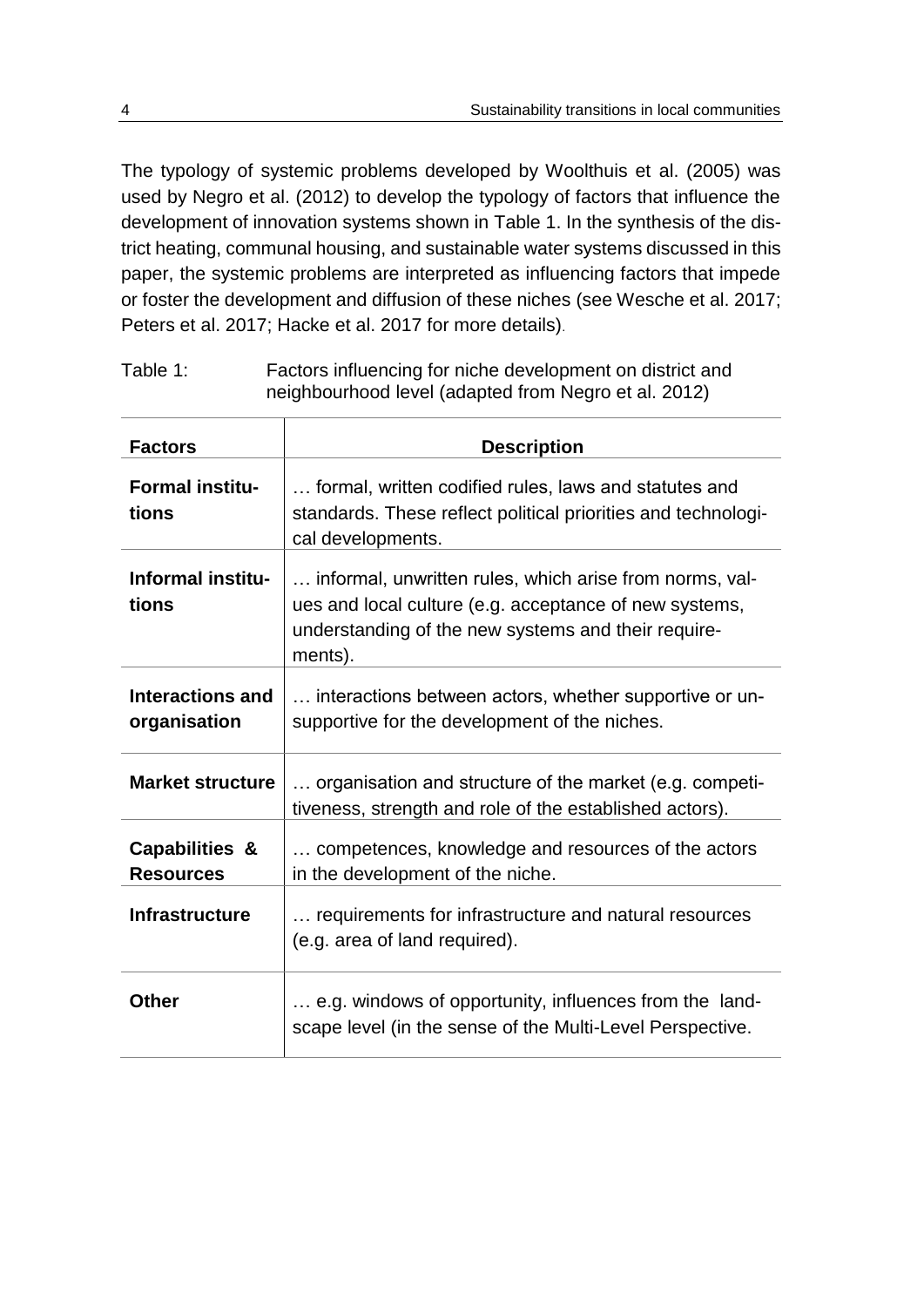## <span id="page-8-0"></span>**3 Findings from case studies**

For all three sectors, the relevant regime is described based on a literature review and 16 cases for in depth analysis were identified. Expert interviews with actors in the 'Kommunen' or districts were undertaken in 2016-2017. Interviews were also conducted with actors in national networks. The interviews (67 in total), were structured around the niches chosen and the factors influencing their progress and their interactions at the urban district level.

### <span id="page-8-1"></span>**3.1 District heat networks**

Space heating is a major part of energy consumption, being 27% of the total in Germany in 2017 (BMWi 2016). However, the German 'Energiewende" can so far be described as mainly an electricity transition. A transition in heat provision is also needed. Therefore, district heat networks are considered to be an important part of the 'Energiewende' - the transition to a sustainable energy system in Germany. Local heat networks are understood as sustainable small grid-connected heat supply systems that use innovative means to provide heat, e.g. renewable source or waste heat. They are characterized by lower carbon dioxide emissions than conventional systems that run on natural gas or heating oil. Here, the heat networks comprise all integrated heat sources, transmission lines and transfer stations. The focus on small heat supply systems means that a minimum of about 15 buildings are connected to the grid. These systems enable the integration of renewable energy technologies into energy systems. This includes houses that cannot be insulated e.g. buildings under preservation protection.

However, these systems have not been widely adopted (Wesche et al. 2017). They are often most effective at a district level and have to be organised at this level (Wesche et al. 2017). [Table 2](#page-9-0) provides an overview of district heat networks investigated in the case study.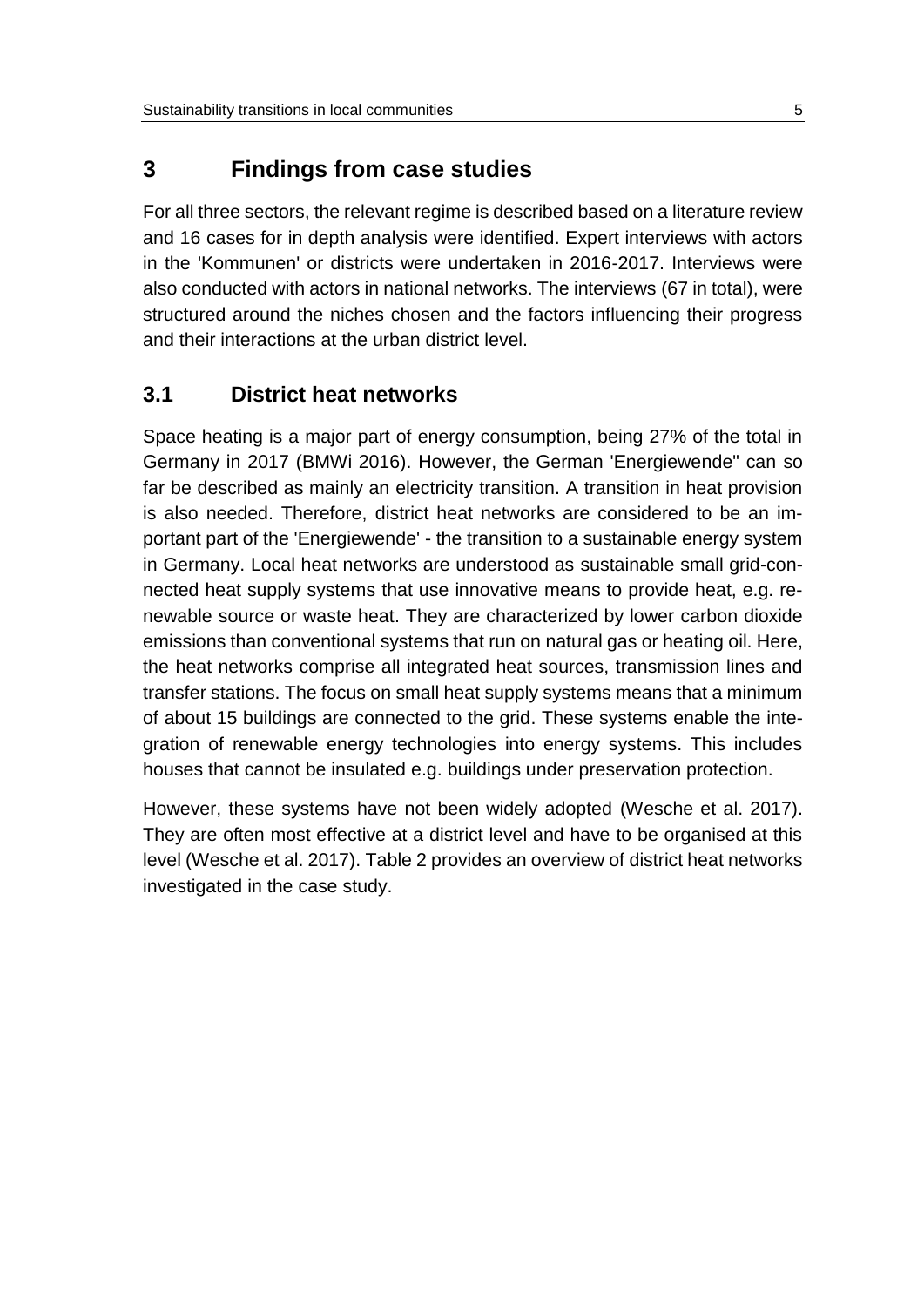| Case                                 | Opened | <b>Type of district</b><br>heating system                                                         | Organisation                        | Type of<br>housing                      | <b>Financial sup-</b><br>port  |
|--------------------------------------|--------|---------------------------------------------------------------------------------------------------|-------------------------------------|-----------------------------------------|--------------------------------|
| Schlöben                             | 2011   | <b>Biogas</b>                                                                                     | Cooperative                         | Rural /<br>existing<br>housing<br>stock | EFRE, KfW-Map,<br><b>ILERL</b> |
| <b>Bonndorf</b>                      | 2014   | Industrial waste<br>heat, wood pel-<br>lets                                                       | Run by the<br>manufacturer          | Rural /<br>existing<br>housing<br>stock | N/A                            |
| <b>Dollnstein</b>                    | 2014   | Solar thermal,<br>Heat pumps, dis-<br>trict heating, net-<br>work with varia-<br>ble temperatures | District council<br>(Kommune)       | Rural /<br>existing<br>housing<br>stock | N/A                            |
| München<br>Acker-<br>mannbo-<br>qen  | 2007   | Solar thermal,<br>Gas, large heat<br>storage unit                                                 | Community<br>energy pro-<br>vider   | Urban $/$<br>New build                  | Solar-<br>thermie $2000+$      |
| Wüstenrot                            | 2016   | Heat collector in<br>agricultural land<br>with heat pump<br>and low temper-<br>ature network      | N/A                                 | Rural /<br>New build                    | Research project               |
| Police<br>Academy<br><b>Biberach</b> | 2014   | Virtual power<br>station, district<br>heating, heat<br>pump, storage<br>unit                      | Land BaWü,<br>Generation<br>company | Rural /<br>existing<br>housing<br>stock | N/A                            |

<span id="page-9-0"></span>

|  | Table 2: | Overview district heat networks (Wesche et al. 2017) |  |
|--|----------|------------------------------------------------------|--|
|--|----------|------------------------------------------------------|--|

### **Level of Diffusion**

There are some individual projects in Germany, but there is not a widespread diffusion of the technology and growth through new projects is slow. The proportion of heat supplied by renewable energy grew by 2.8% from 2009 to 13.2% in 2015 (BMWi 2016, p. 15; Wesche et al. 2017). The overall potential of district heat networks is limited in rural areas by a lack of sufficient heat demand and in built-up areas by a lack of space for the heat infrastructure.

#### **Main factors influencing the development of the niche, main barriers**

The development of a district heat network requires an enthusiastic team to start the project that is trusted by the local community and has the support of the district council. It also requires the availability of a heat source and a suitable site for the equipment. Problems with the local conventional energy system (e.g. a need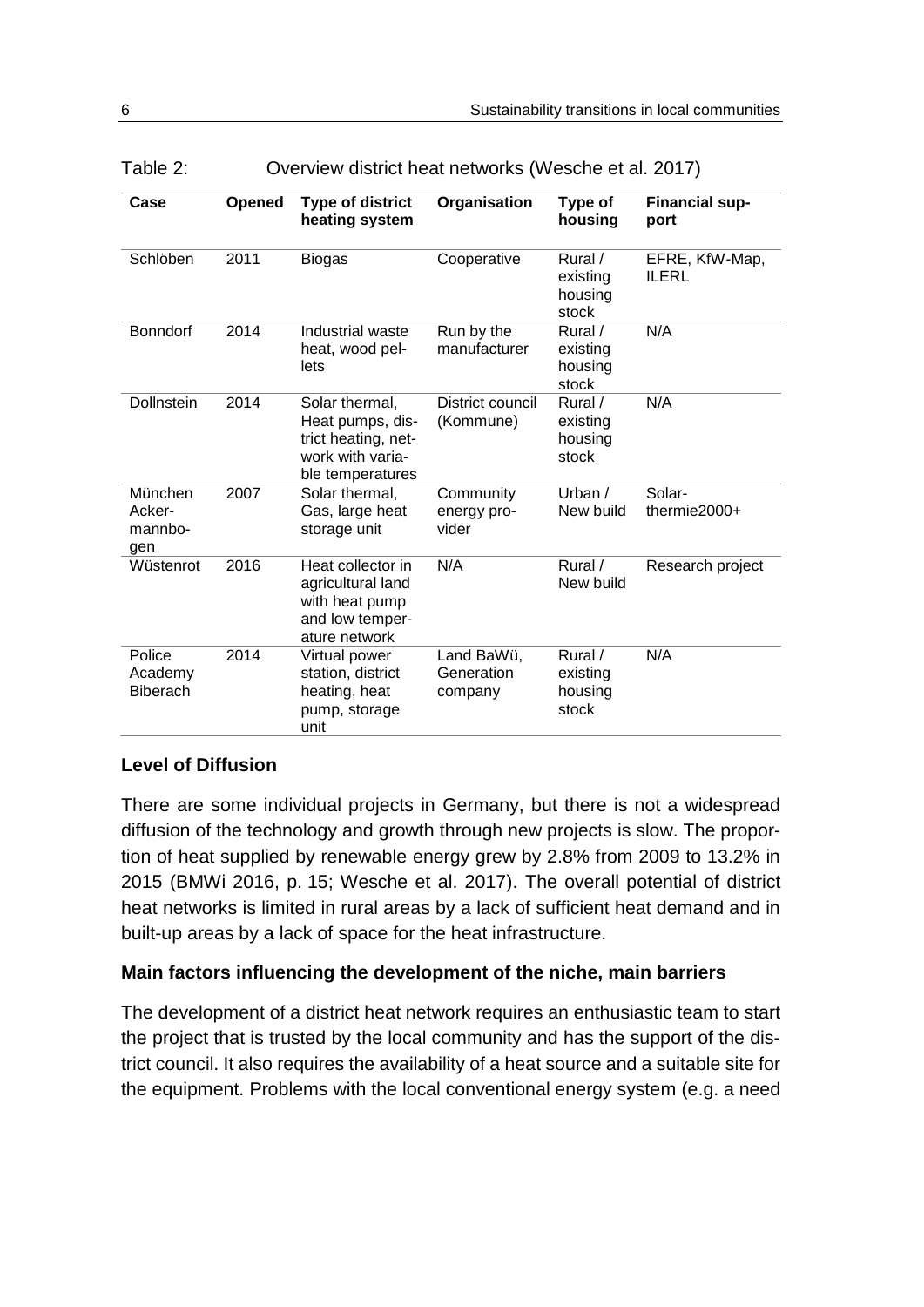to replace ageing conventional systems) and a high level of awareness of renewable energy systems and the climate change issue in the community are likely to provide a supportive environment.

There are a series of barriers to the wider deployment of district heat systems. These systems often have a low priority in local or district development plans and budgets. The reasons for this are the lack of pressure from national or regional policy, lack of financial resources at the district level and an inconsistent structure of economic incentives, which partly support fossil fuels. The current (2016-2018) historically low energy prices for heating oil for households also means that there is little financial incentive for households to look for alternatives to their conventional (fossil) energy and heating system.

### <span id="page-10-0"></span>**3.2 Communal housing projects for the elderly**

Communal housing projects are organised by alternative forms of community, which include features of communal living that is self-organised and organised for mutual support. They involve participation of the households in decision making and usually set the objective of environmental standards above the market average (Brech 1999, Tornow & Dau-Schmidt 2012). They have had to develop new ways of organising, financing, building and use of the housing. Communal housing projects are a reaction to limitations of local social networks as a result of long term trends to individualisation, demographic change and difficulties in finding affordable housing.

The examples chosen have the following features (Hacke et al. 2017):

- The households are not related to each other.
- Households live together in a single location with their own living space and communal facilities.
- There is an expectation that all households are active and mutually supporting in everyday living.
- Communal life and at least a part of the property management is self-organised in a democratic way within the project.

The projects are summarised in [Table 3.](#page-11-0)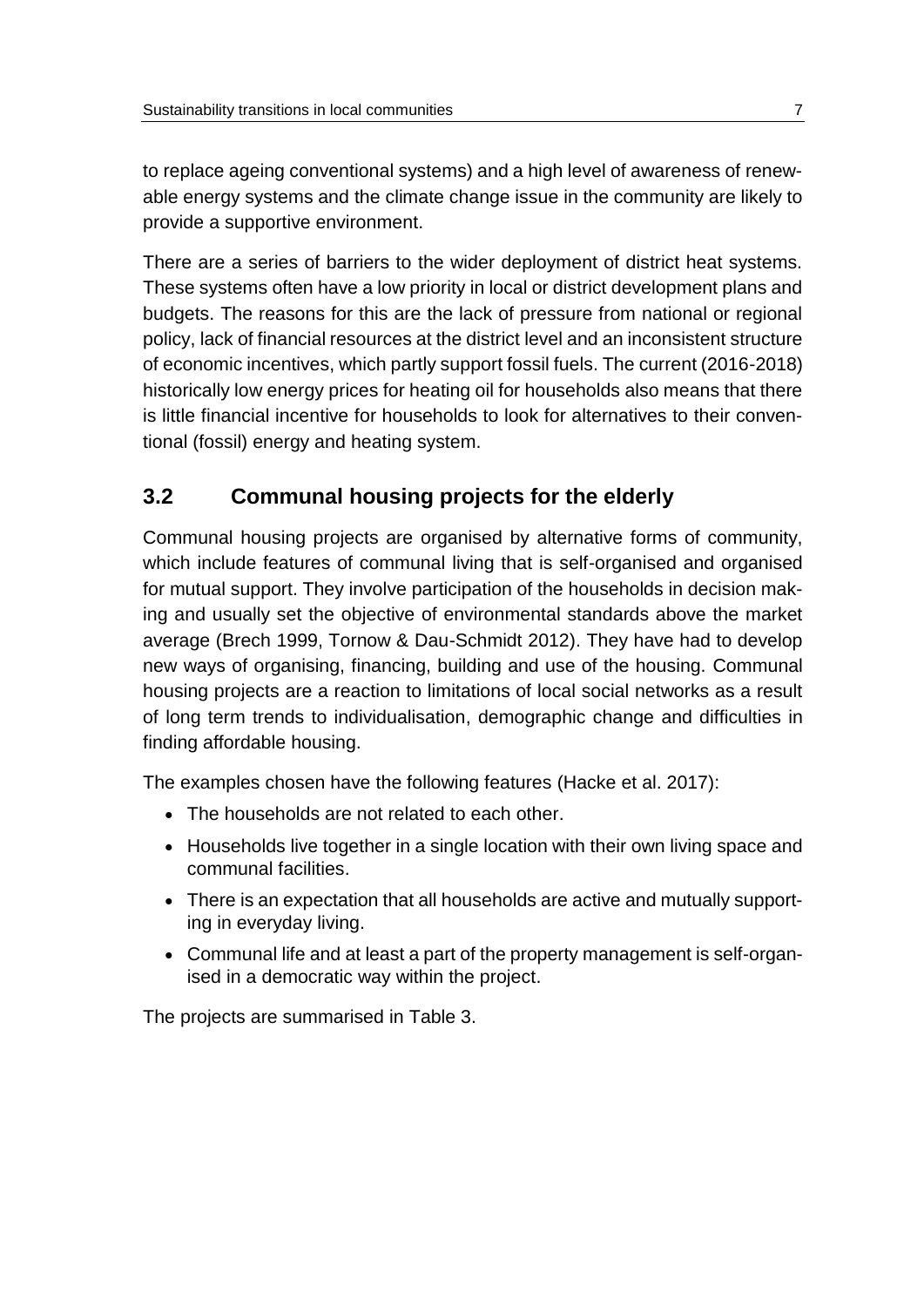| Project                 | No.<br>Οf<br>flats | <b>Finance</b> | Age              | Care<br>provision | Project<br>type | Growing/<br><b>Declining</b><br>city | Location                                         |
|-------------------------|--------------------|----------------|------------------|-------------------|-----------------|--------------------------------------|--------------------------------------------------|
| Genera-<br>tionenhof    | 37                 | R              | old and<br>young | Yes               | <b>New</b>      | $\ddot{}$                            | Landau,<br>Rhine-<br>land-Pa-<br>latinate        |
| <b>Tortwiesen</b><br>Au | 30                 | O, R, SR       | old and<br>young |                   | <b>New</b>      |                                      | Heiken-<br>dorf,<br>Schles-<br>wig-Hol-<br>stein |
| <b>Haus Mobile</b>      | 24                 | O, SR          | old and<br>young |                   | <b>New</b>      | $\ddot{}$                            | Stuttgart                                        |
| <b>Wogeno IV</b>        | 28                 | R, SR          | old and<br>young |                   | <b>New</b>      | $\ddot{}$                            | Munich                                           |
| Gemeinsam<br>älter      | 11                 | <b>SR</b>      | $60+$            |                   | Re              |                                      | Wilhelms-<br>haven,<br>Lower<br>Saxony           |
| Gingko 1                | 26                 | O, R           | $50+$            | Yes               | <b>New</b>      | $\ddot{}$                            | Langen,<br>Hesse                                 |

<span id="page-11-0"></span>

| Table 3: | Summary: Communal housing projects for the elderly |  |  |  |
|----------|----------------------------------------------------|--|--|--|
|          |                                                    |  |  |  |

Legend: Finance: O: owner, R: rent, SR: supported rental; Project Type: Re: rebuilt

#### **Level of Diffusion**

There are an estimated 2,000 - 3,000 (in 2016) communal housing projects in Germany (Fedrowitz 2016: 11) and although the number is increasing it remains a very small part of housing projects in Germany (Fedrowitz & Matzke 2013: 179; Ginski & Schmitt 2014; Brech 1999). Projects for the elderly have shown a particularly strong growth since the 1990s (GdW 2013: 10; Fedrowitz & Gailing 2003; Tornow & Dau-Schmidt 2012) and multiple-generation housing is also increasing.

#### **Main factors influencing the development of the niche, main barriers**

Housing projects that enable social networks, mutual support and democratic decision making are seldom generated by the housing market (Hacke et al. 2017).

Market prices in the larger urban regions are increasing (Statistisches Bundesamt 2015) and for lower income groups it is getting more difficult to find affordable residential spaces (BBSR 2015). Therefore, such projects often require the support of local government combined with community engagement. They are often initiated by local community actors, who then have to develop or find the expertise to carry out a housing project. Furthermore, for these projects the challenge is to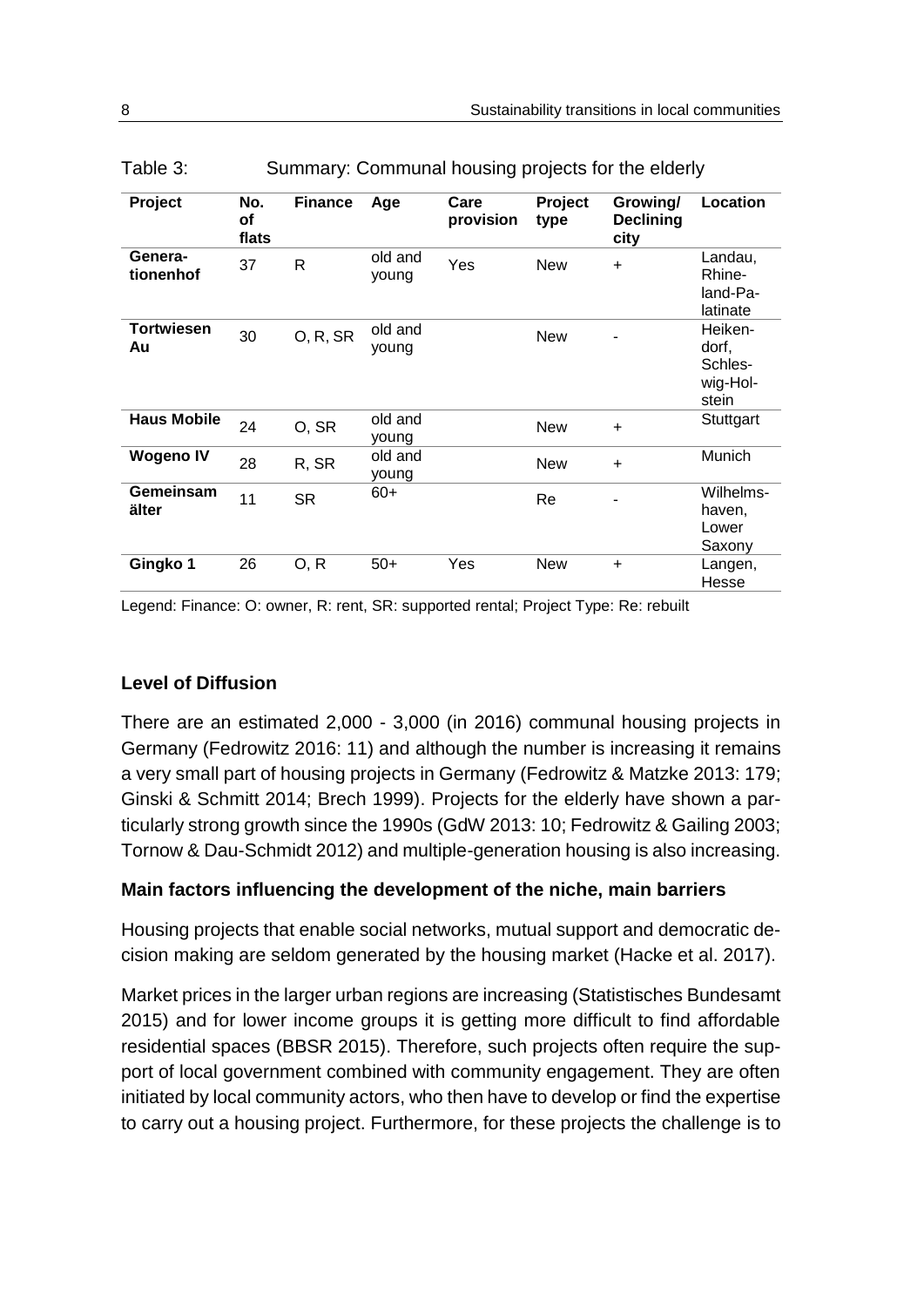develop the necessary legal and project management skills to set up an organisation and collect and manage the capital. The cultural distance between the established housing developers and markets and community housing is large. There are few suitable sources of advice or consultants who are competent in communal housing projects.

The projects themselves do not exert pressure on the housing regime or policy, being self-run and often too busy managing their own project for the community members.

However, there is evidence in the cases studied of some opening up of the regime. In some regions, professional advice and consultancy and some organisations specialising in community housing projects have developed. For example, Hamburg, Berlin as well as North Rhine-Westphalia and Schleswig-Holstein have supported the development of a network of consultancies. In other areas, there is still a lack of professional legal and financial advice. Financial support for the acquisition of land is limited to a few cities. Well-known examples are Hamburg and the city of Munich. A few organisations specialising in community housing developments have been established. They provide the specialist expertise, although the financing is still dependent on project founders (Hacke et al. 2017).

### <span id="page-12-0"></span>**3.3 Local sustainable water management**

The context for water supply and wastewater treatment is changing in various ways. Impacts of climate change like extreme weather events, changes in rainfall quantity and distribution are affecting water systems in Germany. Various regions in Germany are experiencing a decline in population, with a reduction in the number of users of water systems, while the continuing increase in the area of builtup land and transport infrastructure is increasing the area requiring water supply and sanitation (Hiessl et al. 2012; Hillenbrand, Hiessl 2006; Hillenbrand, Klug 2010). There are also new environmental standards, for example concerning energy efficiency of water management systems (biogas, heat recovery) or the control of micro-pollutants. There is a considerable requirement for the adaption and renewal of water infrastructure, such that district authorities (Kommune) face the challenge of developing a strategy for modernising their water and sewage systems (Bolle, Krebs 2015; Zimmermann et al. 2014; Hiessl et al. 2012). There are various new system concepts for meeting these challenges. Three of the most important technologies, which form niches in the water and sewage systems are new sanitation systems, integrated rainwater management and centrally managed decentralised wastewater treatment.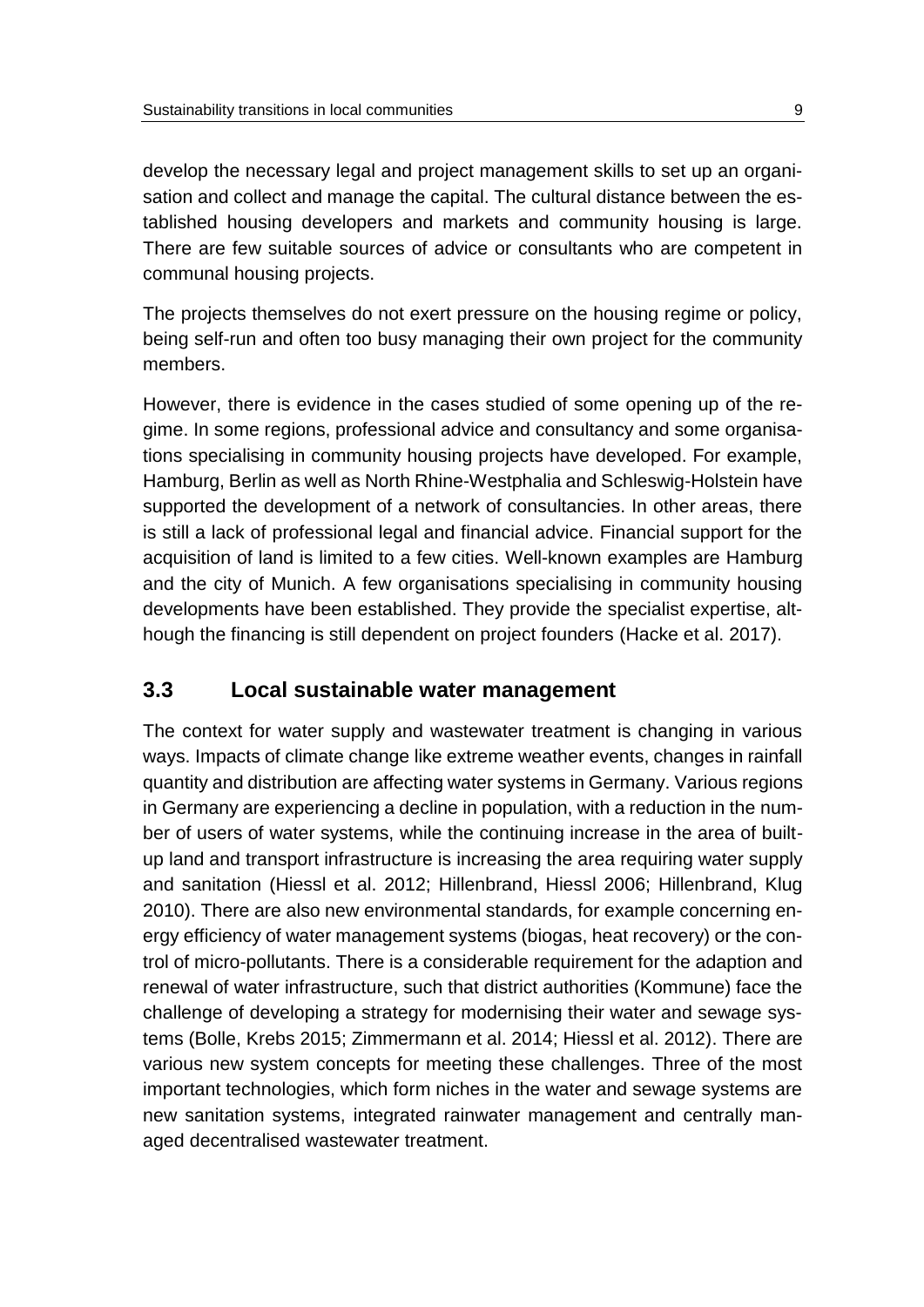New sanitation systems (DWA 2008) increase the separation of wastewater flows (e.g. into grey and black wastewater) to enable the recovery of energy, water and nutrients. These require major changes in the layout of piping and systems inside and outside buildings. They are often laid out at the district level. The case chosen was the wastewater system in the ecological housing project at Flintenbreite in Lübeck, established in 2000. This project implemented a system for separation of rainwater, grey (bathroom, washing machine) and black wastewater (toilet, kitchen) and organic waste. This enabled differentiated treatment, recovery and utilisation of the nutrients of value in household wastewater including organic waste. The system included vacuum toilets. It was one of the first applications of wastewater separation.

Sustainable or integrated rainwater management has the objective of management systems that are compatible with the local environment and ecosystems in urban settings. Local natural water circulation processes and resources should be retained. Rainwater runoff should be reduced or delayed through storage or sinks, to reduce the flow through drains and hence reduce flooding. Rainwater should also be made available for use in households. While rainwater systems only form part of water infrastructure, they have impacts on the planning of roads and the built environment. As a case to study this approach Ems cooperative "15 in 15" was chosen.

Centrally managed decentralised waste water treatment are intended to counter the criticism that decentralised waste water systems are not operated and maintained to the necessary standards for safe and reliable services. This enables areas with low densities of occupation or decreasing population to develop a sustainable, cost-efficient and flexible wastewater management system. Two projects, namely AKWA Dahler Feld and z\*dez, were studied in this field. [Table 4](#page-14-0) summarises the case studies in sustainable water management.

#### **Level of Diffusion**

In contrast to the other two areas, the water cases cover a range of fields of application. All three types of systems have been successfully demonstrated, but the further application of these concepts is still limited.

The new sanitation system project at Flintenbreite was a successful demonstration that has led to a few further projects and also the development of new regulatory standards, e.g. DWA A 272 (DWA 2014).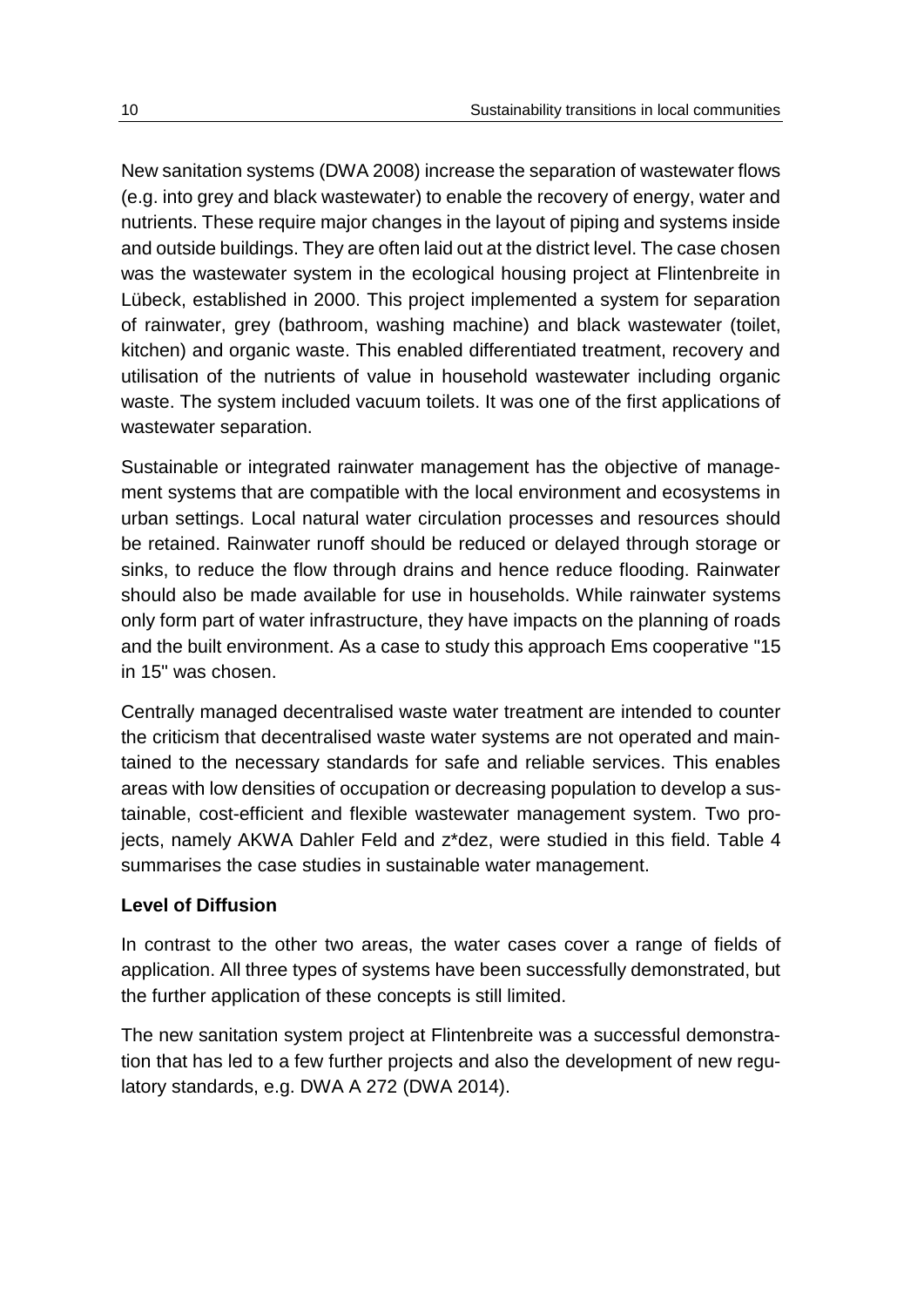|                                         | <b>Status</b> | <b>Financial</b><br>support | <b>Status of</b><br><b>Stakeholders</b>             | Main Goals/<br><b>Motivation</b> | <b>Comments</b>                                 |  |
|-----------------------------------------|---------------|-----------------------------|-----------------------------------------------------|----------------------------------|-------------------------------------------------|--|
| <b>New Sanitation Systems</b>           |               |                             |                                                     |                                  |                                                 |  |
| Lübeck<br><b>Flintenbreite</b>          | P             | ves                         | new                                                 | E, R                             | Delay due to<br>change of project<br>management |  |
| <b>Sustainable Rainwater Management</b> |               |                             |                                                     |                                  |                                                 |  |
| Ems                                     | P, D          | yes                         | partly new                                          | L, M, C                          |                                                 |  |
| cooperative                             |               |                             |                                                     |                                  |                                                 |  |
| "15 in 15"                              |               |                             |                                                     |                                  |                                                 |  |
|                                         |               |                             | Centrally operated decentralised wastewater systems |                                  |                                                 |  |
| <b>AKWA Dahler</b><br>Feld              | P             | yes                         | Association                                         | L, M, CR                         | Management<br>organisation,                     |  |
| Selm,                                   |               |                             |                                                     |                                  | in 2nd decade of<br>operation                   |  |
| <b>North Rhine-</b><br>Westphalia       |               |                             |                                                     |                                  |                                                 |  |
| "z*dez"                                 | P, D          | ves                         | new                                                 | L, M, CR                         |                                                 |  |
| Baden-Würt-<br>temberg                  |               |                             |                                                     |                                  |                                                 |  |

#### <span id="page-14-0"></span>Table 4: Summary: Innovative water management projects

Status: P: Pilot project, D: Diffusion

Main goals: E: Energy efficiency; R: Resource efficiency; L: implementation of legal requirements, M: Water management; C: Climate adaptation; CR: Cost reduction

The EGLV (Emscher Genossenschaft Lippe-Verband) integrated rainwater management project has received more widespread attention, with many contacts to other regions in Germany. The concept of reducing the urban area that is sealed and generates rainwater runoff has been taken up in other districts (Kommune).

The centralised management of decentralised water treatment systems has not been widely adopted so far. The interviews indicated that users who are prepared to adopt such a system also prefer to manage it themselves, while there is little political will at the district council level to encourage this type of solution.

#### **Main factors influencing the development of the niche, main barriers**

The new water treatment systems described above face considerable barriers to their diffusion. For instance, they require support at the district governance level, but these ideas are not yet widely accepted as suitable solutions for upcoming challenges (demographic change, climate change etc.). The legal structure of water treatment requires modification to support these alternatives. Because water treatment is a basic service (like energy provision) which must be provided with very high reliability, it is carefully regulated and this is therefore a further barrier to the implementation of innovative approaches. There is also a lack of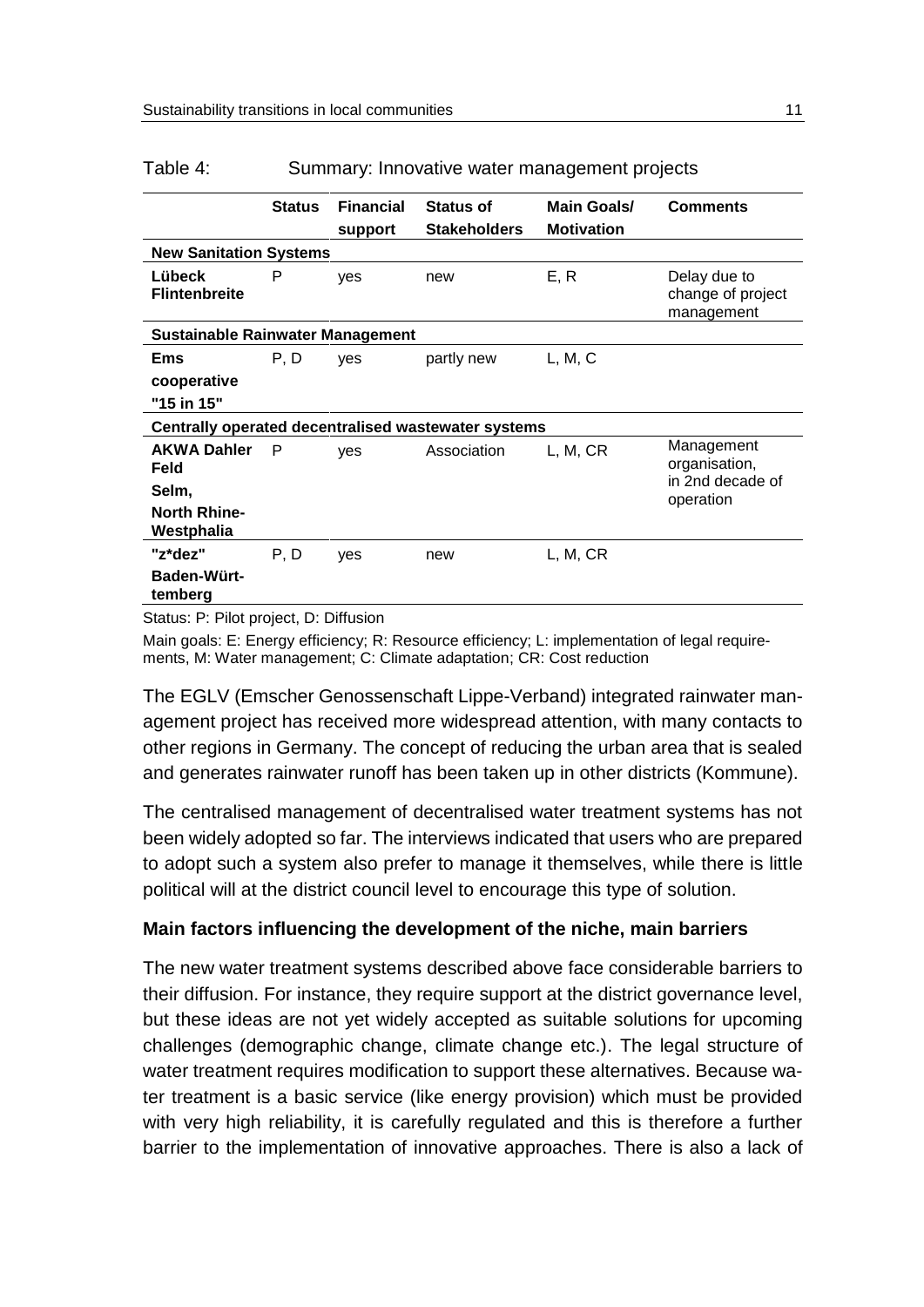coordination at the district level between the complex array of stakeholders: town planning, local agriculture, housing, households, insurance, emergency services etc.

The economic viability of alternative systems must also be demonstrated for further projects to be undertaken. The new projects are very different to the old systems, which makes the financial assessment complex and therefore uncertain, which is also a barrier. Another hindrance for diffusion is that alternative systems often require the adaptation of the conventional or the development of new business models.

The relative success of the new rainwater management schemes does not face all these barriers. They are primarily enacted by local government officials and planners over a long timescale and are part of public infrastructure provision. They can be incorporated into town development plans, which then form part of the context for housing, rather than having to be adopted as part of each individual housing project. The limitation is that town planning is a long term task, partly because the built infrastructure is long lived, such that changes are slow. The adoption of new schemes is also heavily dependent on the enthusiasm and resources of local councils, both in terms of developing expertise in the alternative systems and in budget allocations.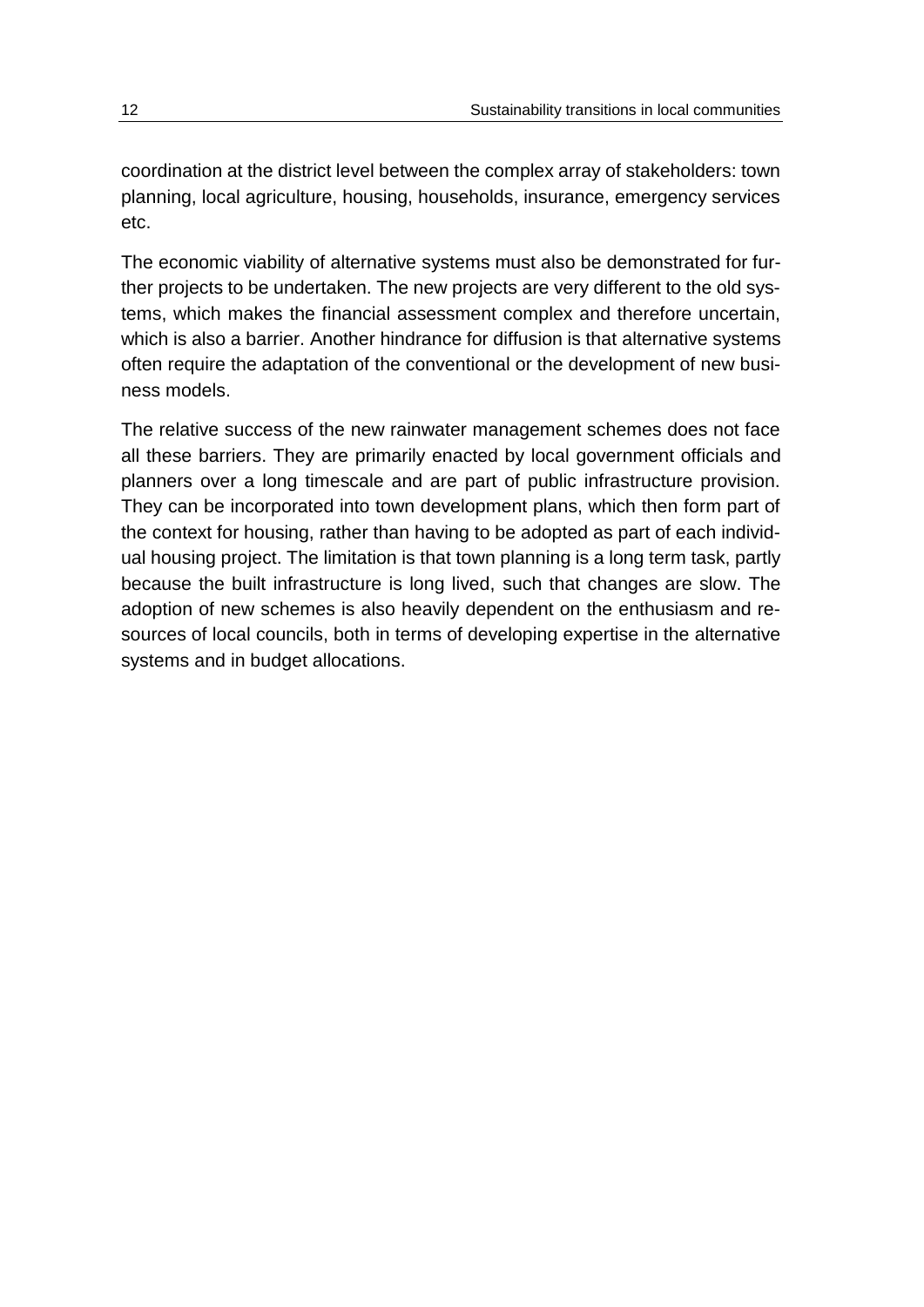# <span id="page-16-0"></span>**4 Review of factors influencing niche development at the urban district and neighbourhood level**

In the following section, the results of the comparison between the case studies based on the factors introduced in chapter [3](#page-6-2) is given [\(Table 5\)](#page-16-1).

<span id="page-16-1"></span>

| Table 5: | Overview of factors influencing the success of niche develop-     |
|----------|-------------------------------------------------------------------|
|          | ment in three sectors: district heating, water infrastructure and |
|          | housing                                                           |

|                     | <b>Definition</b>                                                            | <b>Energy: District heating</b>                                                                                                                                                                                                                                                                                                                                    | <b>Water infrastructure</b>                                                                                                                                                                                                                                                                                                                                                     | <b>Housing</b>                                                                                                                                                                                                                                                                                                                                                                                                             |
|---------------------|------------------------------------------------------------------------------|--------------------------------------------------------------------------------------------------------------------------------------------------------------------------------------------------------------------------------------------------------------------------------------------------------------------------------------------------------------------|---------------------------------------------------------------------------------------------------------------------------------------------------------------------------------------------------------------------------------------------------------------------------------------------------------------------------------------------------------------------------------|----------------------------------------------------------------------------------------------------------------------------------------------------------------------------------------------------------------------------------------------------------------------------------------------------------------------------------------------------------------------------------------------------------------------------|
| 'Hard' Institutions | Formal, le-<br>gal require-<br>ments, reg-<br>ulations,<br>standards<br>etc. | Numerous legal instru-<br>ments and support mech-<br>anisms; difficult for local<br>actors to apply because<br>of the complexity;<br>Some conflicting incen-<br>tives e.g. support for fos-<br>sil fuels and continuing<br>support for fossil heating<br>systems. Lack of direct<br><b>Statutory requirements</b><br>(e.g. in heat systems<br>planning, heat maps) | Innovative systems can-<br>not be fully financed from<br>current charges. Tech-<br>nical standards are still<br>focussed on conventional<br>systems.<br>Increased complexity due<br>to e.g. the increased<br>number of relevant stake-<br>holders is a barrier.                                                                                                                 | Requirements from So-<br>cial, Communal, Property<br>and tax law require crea-<br>tive solutions for specific<br>projects.<br>Housing requirements<br>are not necessarily com-<br>patible, dependent on the<br>project design.<br>Support from the local<br>administration often deci-<br>sive.<br>Some support at the<br>'Länder' (regional) level.<br>Pre-existing housing de-<br>velopment plans can be<br>a challenge. |
| 'Soft' Institutions | Informal<br>rules and<br>values.<br>norms und<br>culture                     | Differing responsivity<br>from different social<br>groups. Distributional<br>justice in costs, possi-<br>bilities/requirements for<br>connection/compulsory<br>connection depending<br>on local (governance)<br>culture and the asser-<br>tiveness of decision<br>makers.                                                                                          | Compliance with 'soft' in-<br>stitutions is improved in<br>some new systems (cen-<br>trally managed decentral-<br>ised systems), can also<br>be more difficult in other<br>areas (restrictions on use<br>of areas for water infiltra-<br>tion); actors tend to be<br>resistant to change, as<br>they are used to the cur-<br>rent system. Changing<br>behaviour is a challenge. | Strong motivation of pro-<br>ject members.<br>Successful process of<br>team building is decisive.<br>Experienced/established<br>consultants can address<br>limited trust of other actors<br>(banks, local government).                                                                                                                                                                                                     |
| Market structure    | Market<br>mecha-<br>nisms,<br>costs and<br>value<br>chains                   | Wide range of current<br>and innovative technol-<br>ogies makes an over-<br>view of the market diffi-<br>cult.<br>Higher involvement of<br>tenants leads to split in-<br>centives.<br>Recently installed con-<br>ventional systems lead<br>to path dependency<br>and high opportunity<br>costs of further invest-<br>ment.                                         | Quasi monopoly market.<br>no self-regulating market<br>mechanisms.<br>Structure of charges and<br>fees as well as perhaps<br>constitutions must be<br>adapted.                                                                                                                                                                                                                  | Proof of members' own fi-<br>nancial resources often<br>difficult. Leads to unfa-<br>vourable conditions for fi-<br>nance.<br>Can be overcome by local<br>authority support.<br>Competition from develop-<br>ment corporations.<br>High land prices in cities.<br>Projects as competition to<br>home ownership, house-<br>holds with capital tend to<br>prefer to buy their own<br>home.                                   |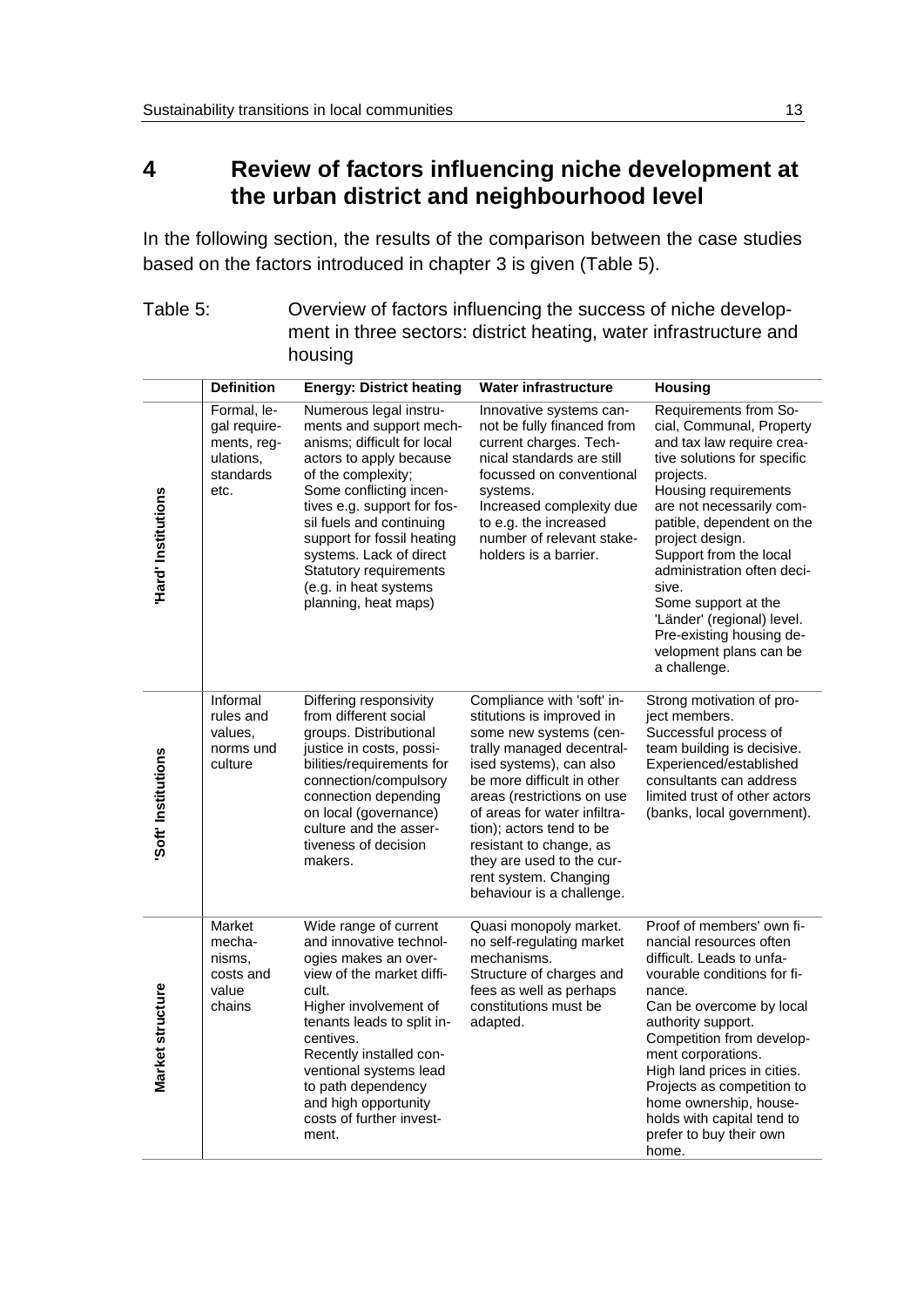|                              |                                                                                             | Local government has<br>limited control, deci-<br>sions taken by individ-<br>ual households/ prop-<br>erty owners.                                                                                                                                                                                                                                                          |                                                                                                                                                                                                                                |                                                                                                                                                                                                                                                                                       |
|------------------------------|---------------------------------------------------------------------------------------------|-----------------------------------------------------------------------------------------------------------------------------------------------------------------------------------------------------------------------------------------------------------------------------------------------------------------------------------------------------------------------------|--------------------------------------------------------------------------------------------------------------------------------------------------------------------------------------------------------------------------------|---------------------------------------------------------------------------------------------------------------------------------------------------------------------------------------------------------------------------------------------------------------------------------------|
| Competences<br>Capabilities/ | Compe-<br>tences,<br>skills, and<br>resulting<br>structures                                 | Active stakeholder<br>groups are necessary<br>for projects to be real-<br>ised. Cannot be created<br>just through financial in-<br>centives.<br>Local expertise and<br>consultants are often<br>lacking.<br>Very limited resources<br>and expertise in local<br>government.                                                                                                 | Very limited resources<br>and expertise in the rele-<br>vant stakeholders. Lack<br>of specialist expertise in<br>water management in ge-<br>neral.                                                                             | Lack of (legal) knowledge<br>in project members is a<br>challenge. Process of<br>team building in the project<br>needs to be managed.                                                                                                                                                 |
| Interactions                 | Interactions<br>between so-<br>cial actors,<br>the public<br>and other<br>stakehold-<br>ers | Strong lobby and estab-<br>lished networks of the<br>conventional suppliers -<br>local variation.<br>Numerous individual<br>decisions are required<br>for project implementa-<br>tion (e.g. decision mak-<br>ers for connections, ap-<br>proval from local au-<br>thorities).<br>Weak networks in dis-<br>trict heating (local gov-<br>ernment, suppliers,<br>consultancy). | Establishment of net-<br>works and communica-<br>tions structures, including<br>users and residents re-<br>quired.                                                                                                             | Cooperation with conven-<br>tional housing market may<br>be required, but is not es-<br>tablished. Cooperation<br>with social services still<br>weak.<br>Consultants or contact<br>with other projects or co-<br>operatives is useful. Lim-<br>ited availability of consul-<br>tancy. |
| Infrastructure               | Technical,<br>infrastruc-<br>ture and en-<br>vironmental<br>situation.                      | Windows of opportunity,<br>e.g. cyclical replace-<br>ment of systems, new<br>developments, renova-<br>tion of local areas.<br>Availability of space for<br>heat sources/systems<br>and available heat<br>sources or laying of<br>new distribution infra-<br>structure                                                                                                       | Many new concepts are<br>especially favourable for<br>operation without con-<br>nection to local infrastruc-<br>ture. Long life of current<br>infrastructure means sys-<br>tem change is expensive;<br>windows of opportunity. | Purchase of affordable<br>land that is consistent with<br>project aims; windows of<br>opportunity,<br>Particular challenge for<br>pre-existing buildings.                                                                                                                             |

With regard to **'hard institutions',** it can be shown that niches across sectors investigated are struggling with limited conformity of regulations and institutions of the present regime. Thereby, the specific challenges for niches differ for the different sectors. While in heat networks the number of different rules and requirements of incentives hinder a cost-effective implementation, profitability in the water sector is hardly possible due to an insufficient compatibility with current fees and charges. In the housing sector the high number of differing regulations and missing standard solutions present an obstacle to actors in practice with a lack of expert knowhow.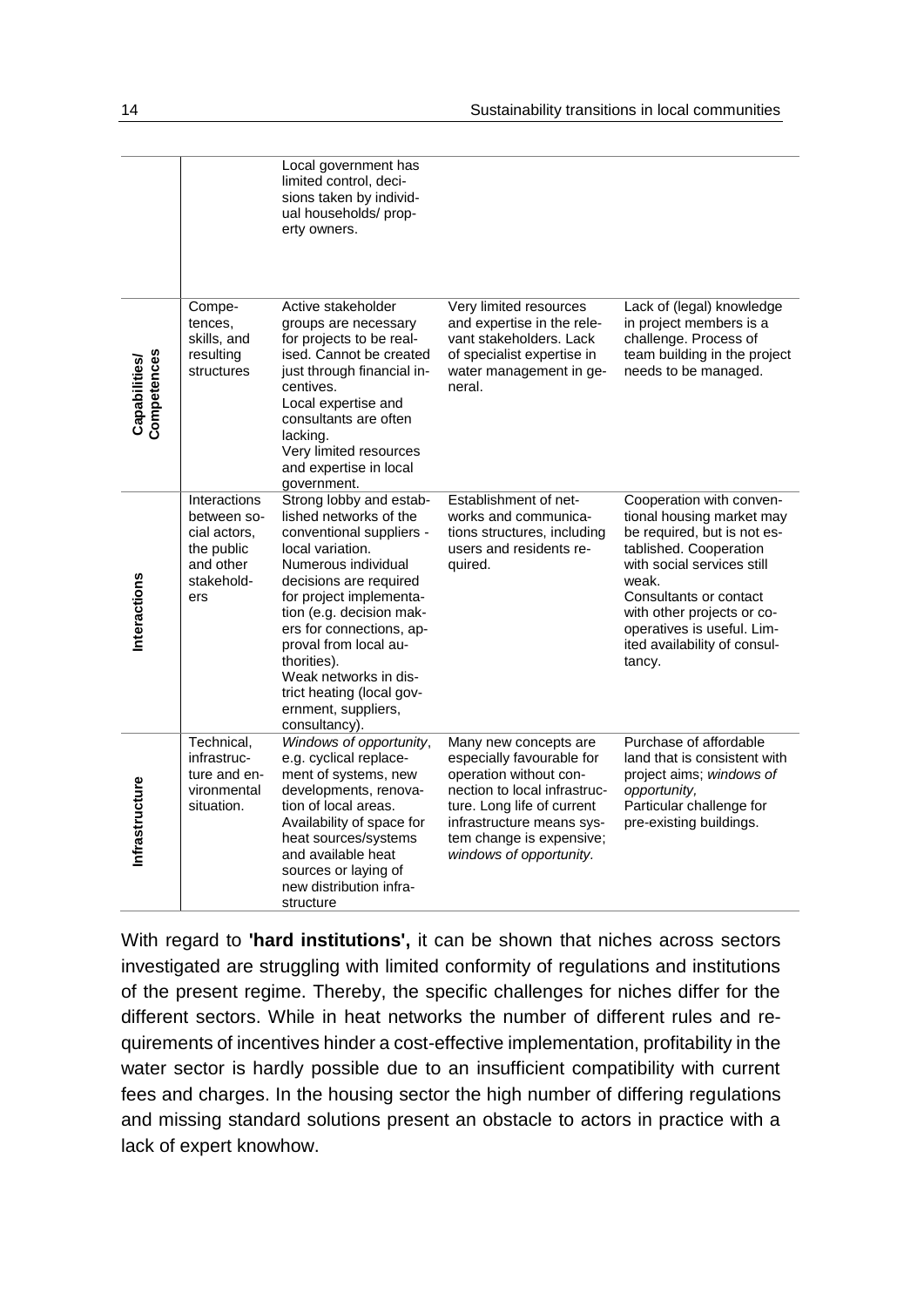Concerning **'soft institutions'** there are often tensions between project teams and other stakeholders e.g. users and residents or other institutions such as banks. Consultants or other intermediaries are particularly important here if they are present. They are required to support the development of professional expertise in project teams to ease communication with other actors and represent the interests of the project. These services and sources of advice are less active in water than in heat networks and housing cooperatives.

**'Market structures'** are a challenge in all three area, but with differing severity. Path dependencies including established/regime institutions that support current systems often make the implementation of new systems difficult. The market structures in all cases investigated are not aligned with the needs of the niches. There is a lack of incentives or in the case of heating, an inconsistent policy and incentive structure.

Project groups have a lack of '**competencies and expertise'** in all areas. Projects are often initiated by potential users who have a vision of the new system or local members of the public or particular individuals in local government (e.g. local mayor or district council members), rather than specialist development organisations. The innovative systems are by nature less familiar to all actors, so that there is a lack of detailed knowledge, which has to be overcome during the project. Solutions are often project specific and not generalizable. Local government often lacks the expertise and specialist capacity, as well as the interest in developing the necessary knowledge, to support innovative niches.

There is a connection to '**interactions'** as an influencing factor. If the necessary networks have already been established, through contacts to similar projects, consultants or intermediaries of the current regime, e.g. the housing market, they can enable synergies to be realised and increased efficiency in the project. Networks therefore play an essential role.

**'Infrastructure factors'** have a similar influence to market structures: control over the current infrastructure or the ability to change are essential for successful niche projects. This raises the question of whether there are windows of opportunity that enable path dependencies to be overcome. The realisation of innovative concepts is easier in new building projects than in renovation. Most importantly, the selection of a site for development or redevelopment in the German context, where land is scarce and often expensive, presents an important opportunity. They can arise through the redevelopment of brownfield sites and also when infrastructure or buildings need to be renewed.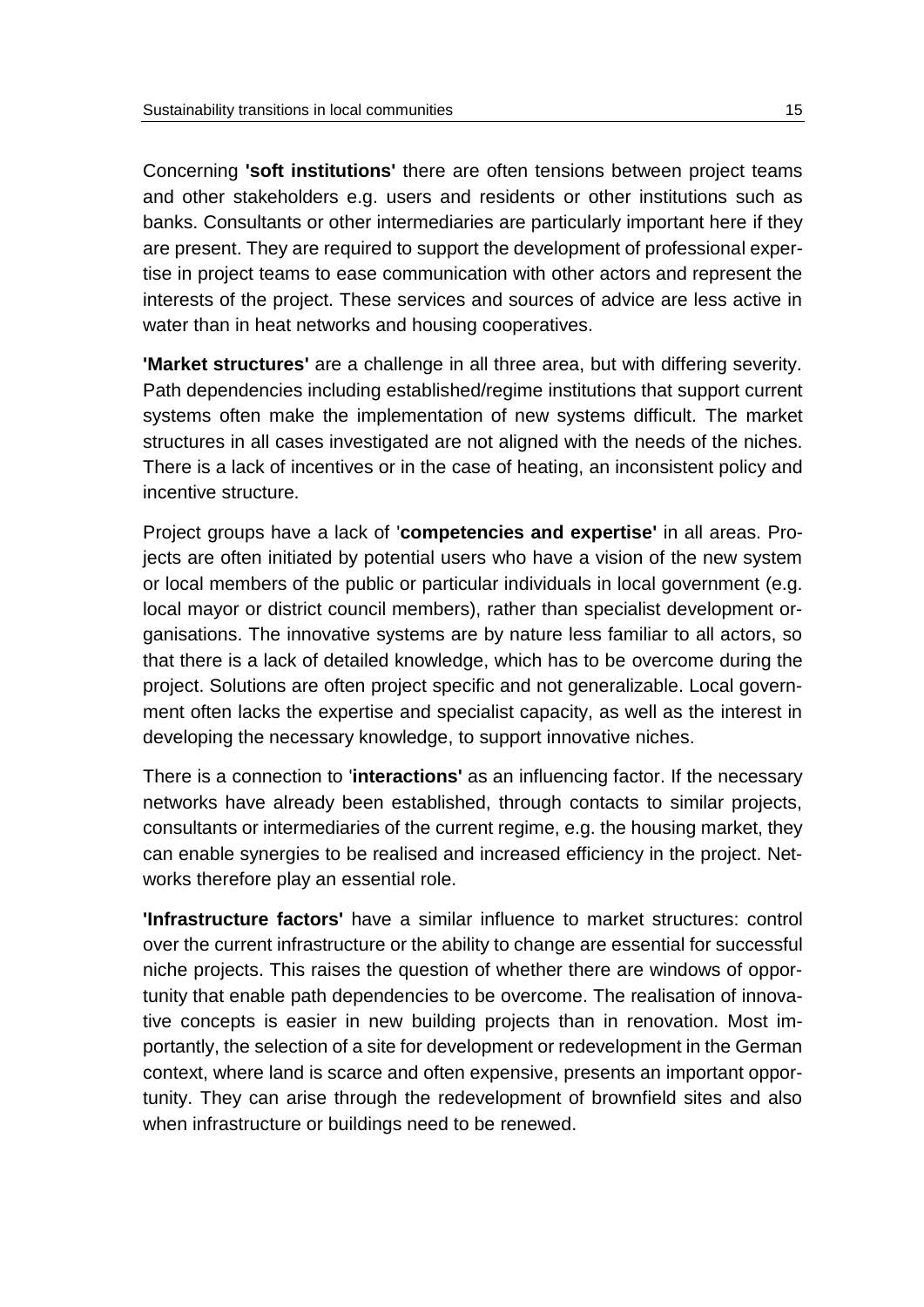# <span id="page-19-0"></span>**5 Synergies between the case studies and implications for change**

The cases in cooperative housing, heat networks and sustainable water management all involve projects that are realised at the district (Kommune) level. Housing projects involve energy and water/wastewater systems and therefore offer the opportunity to combining the social objectives of cooperative housing with the new technologies and systems for energy and water/wastewater. An important aspect of these interlinkages is also the possibility of designing or refurbishing buildings to jointly optimise the efficiency of the energy demand from the housing with the heating supply and water systems. From a technical point of view, one possibility is the use of advanced decentralised wastewater separation systems to recover heat in a building. The layout of a housing project can also be optimised for the adoption of rainwater management systems as developed in the EGLV-ZVR and wastewater as in the AKWA Dahler Feld projects (Peters et al. 2017).

However, such combined projects would require the specialist competences to be developed in all three areas. They would involve the combination of public actors, citizens and commercial actors for finance, design, implementation and consultancy. The combined renewal of heat and water/wastewater systems requires a higher availability of investment funds for the single project than the renewal of the different types of system at different times. This is a considerable organisational challenge, especially considering the difficulties in developing specialist expertise that the housing projects have demonstrated and the limited specialist resources available to the planning authorities at the district level.

In the following, a summary of possible synergies between the cases and possible implications are provided.

### **'Hard Institutions'**

The standards and legal frameworks set by the national government are an important contextual factor in innovation processes. Inappropriate standards and regulations constitute significant barriers for the alternative niche systems investigated in the case studies. The highly regulated nature of housing and infrastructure means that the authorisation of local government is required for a change to open up new perspectives for innovative solutions. In all three areas, there are technical, service-oriented and/or organisational solutions that, given effective management and operation, can meet the changing conditions while improving sustainability. The cases studied provide examples of demonstration projects that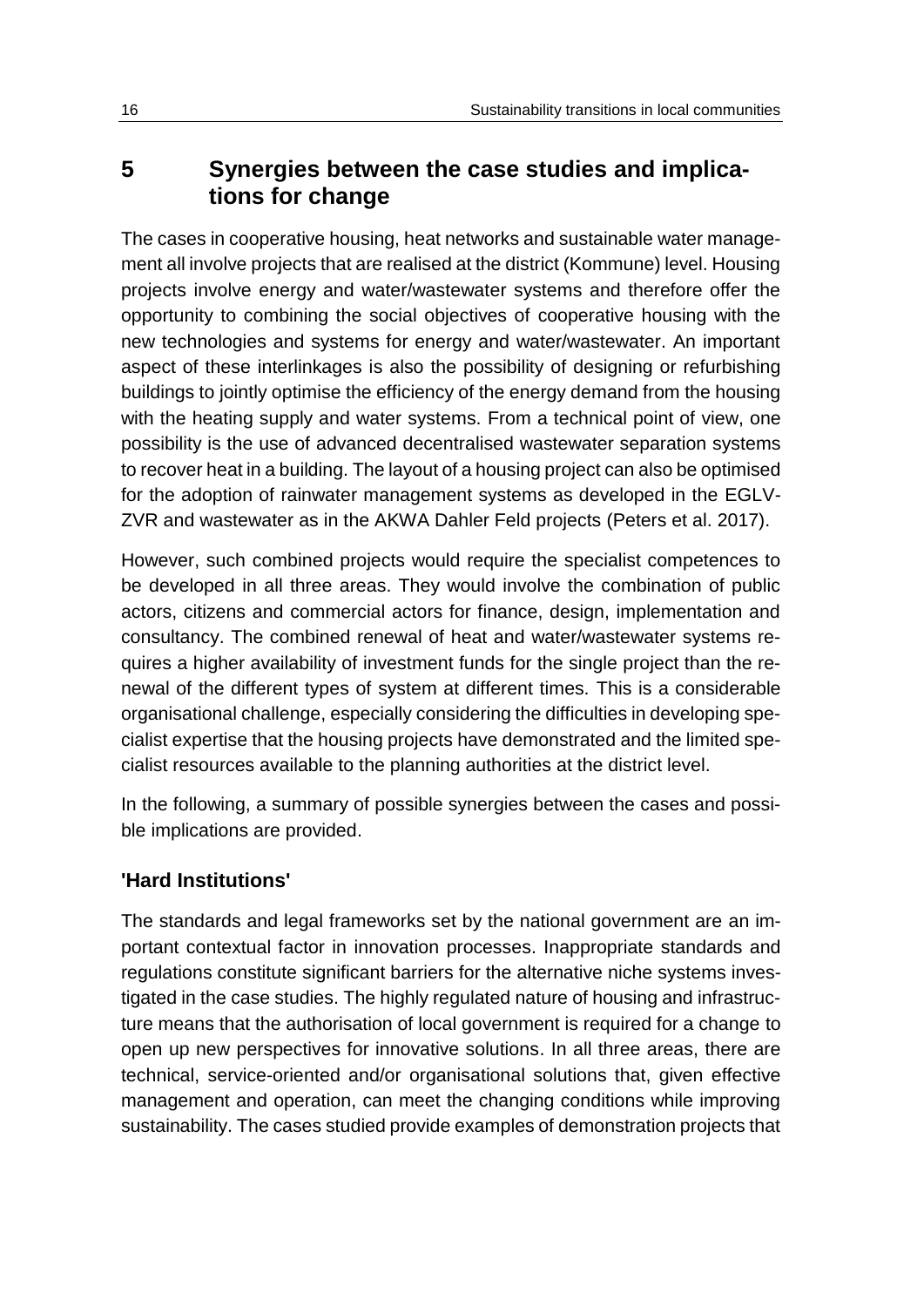function effectively. They can serve as a starting point for the development of supporting regulations and technical standards. As missing regulations and standards bear a high risk for innovative solutions, assurance opportunities on district level could serve as an interim solution.

#### **'Soft institutions'**

The case studies obtained different results concerning **'soft institutions'.** One common feature can be identified in tensions between project teams and other stakeholders e.g. users and residents or other institutions such as banks. Acceptance in the local community (e.g. users) can influence the outcome of project proposals. The advantages and requirements of the niche alternatives in all three areas need to be discussed and agreed with the local communities if they are to be accepted and hence supported. A lack of acceptance in the local community can lead to local government opposition, which will often halt a project. An example is the Bonndorf case for heat networks, where a local heating oil supplier argued against the alternative, leading to uncertainty in the local users. As a consequence, few users signed up for the alternative system (Wesche et al. 2017). Consultants or other intermediaries are particularly important here. They are required to support the development of professional expertise in project teams to ease communication with other actors and represent the interests of the project. These services and sources of advice are less active in water than in heat networks and housing cooperatives. To inform stakeholders and to qualify them for decision making in complex situations, education initiatives and information campaigns are required. It is necessary to specify the involvement of stakeholders in the process of sustainable development on district and household level.

#### **'Market structures'**

The support of the district authority is decisive in the provision of sites or buildings. This has to be complemented by financial support where market prices for land and buildings can often not be met from the capital resources of the community niche. The costs of rebuilding and restructuring the heat energy or water management system are not reflected in market prices for the heating and energy services to households, such that support programmes are required for such projects to be realised. These are sometimes made available from local authorities. Additionally, the market structures in the three sectors investigated are different. Therefore, tailored solutions for each sector are necessary as synergies are difficult to find.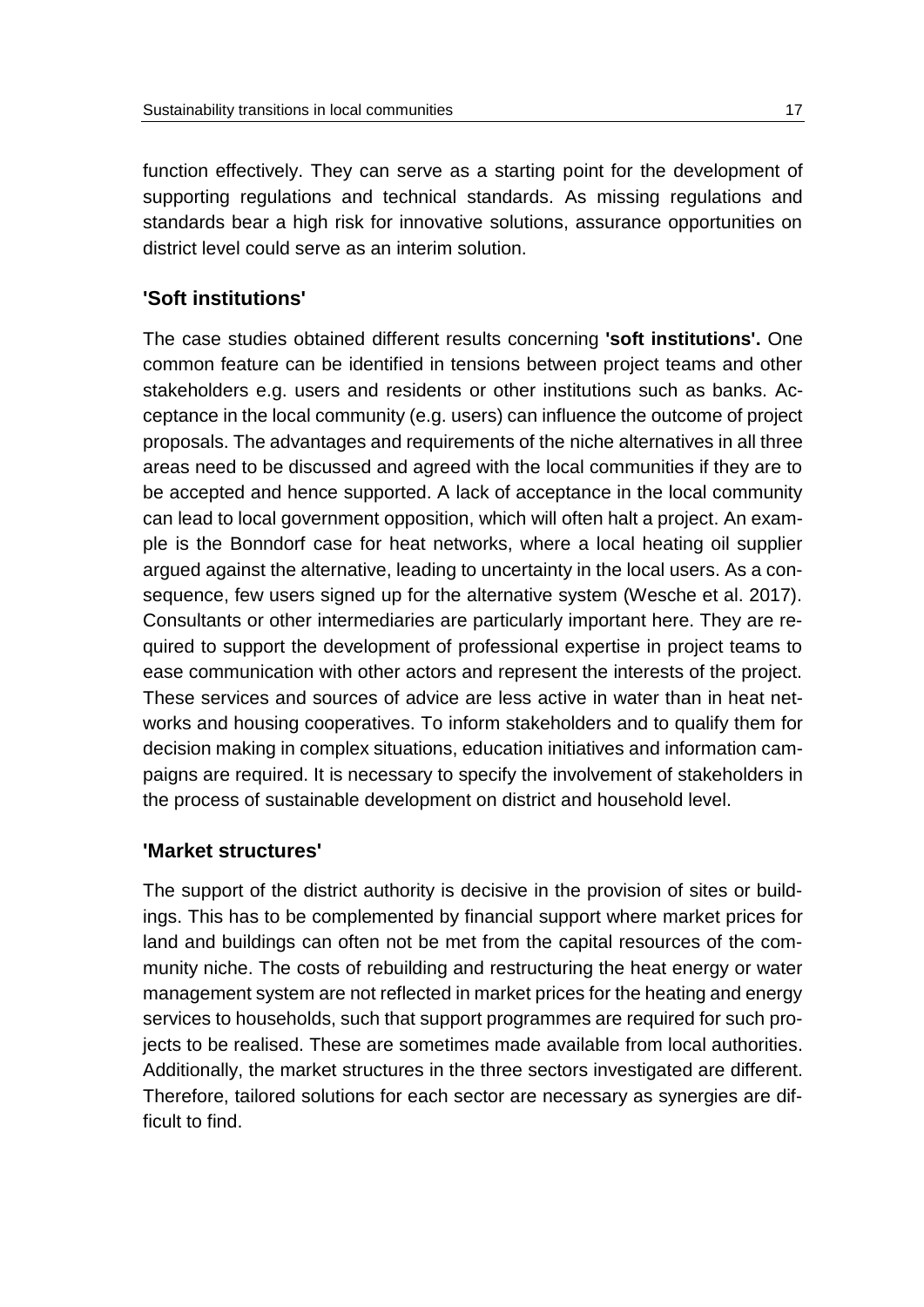### **Capabilities/Competences**

The need for coordination across a community of households is a common feature. The stakeholders need to acquire new knowledge in technical and legal specialist areas and must at the same time develop new organisations. The stakeholders are similar for the three areas: householders and local communities, district councils, technical/standards authorities covering the various aspects of design, installation, operation and maintenance, construction companies and service providers. Specialist consultancies have an important role to play in providing specialist knowledge to the projects. A network of advice centres at the district level, comparable to "EnergieeffizienzExperten" (A German nationallyfunded energy efficiency analysis service, EnergieeffizienzExperten 2018) could help to pool relevant knowhow for a range of subjects. On the other hand, coupling different sectors in one expert network could help counteract compartmentalisation. Therefore, financial support to develop such networks from the government at the national level is necessary as local governance have limited financial resources (see for example Wesche et al. 2017, p. 58).

### **Interactions**

The projects in all three areas require cooperation between the stakeholders involved. Successful projects demonstrate the development of a community spirit where people mutually support each other. The projects can also engender a realisation of the strength and potential for action of the local community, including financial resources. The realisation of this potential is then dependent on the support of the district administrations, their priorities and the attention given to such projects. An option could be the bloc of actors (lobbies) from different sectors focusing on sustainable niche/district/household development to work on regulations and acquisition of financial resources.

### **'Infrastructure'**

The district heat systems and alternative water management systems are alternative concepts to the present (regime) infrastructures. They therefore represent a competitor to the regimes, which would reduce the effectiveness of the business model of the regime or replace it. The cooperative housing projects have mainly been developed to meet a new aspect of demand for housing: cooperative living in a common development and are therefore complimentary to the housing regime, with less interaction with the current commercial housing development sec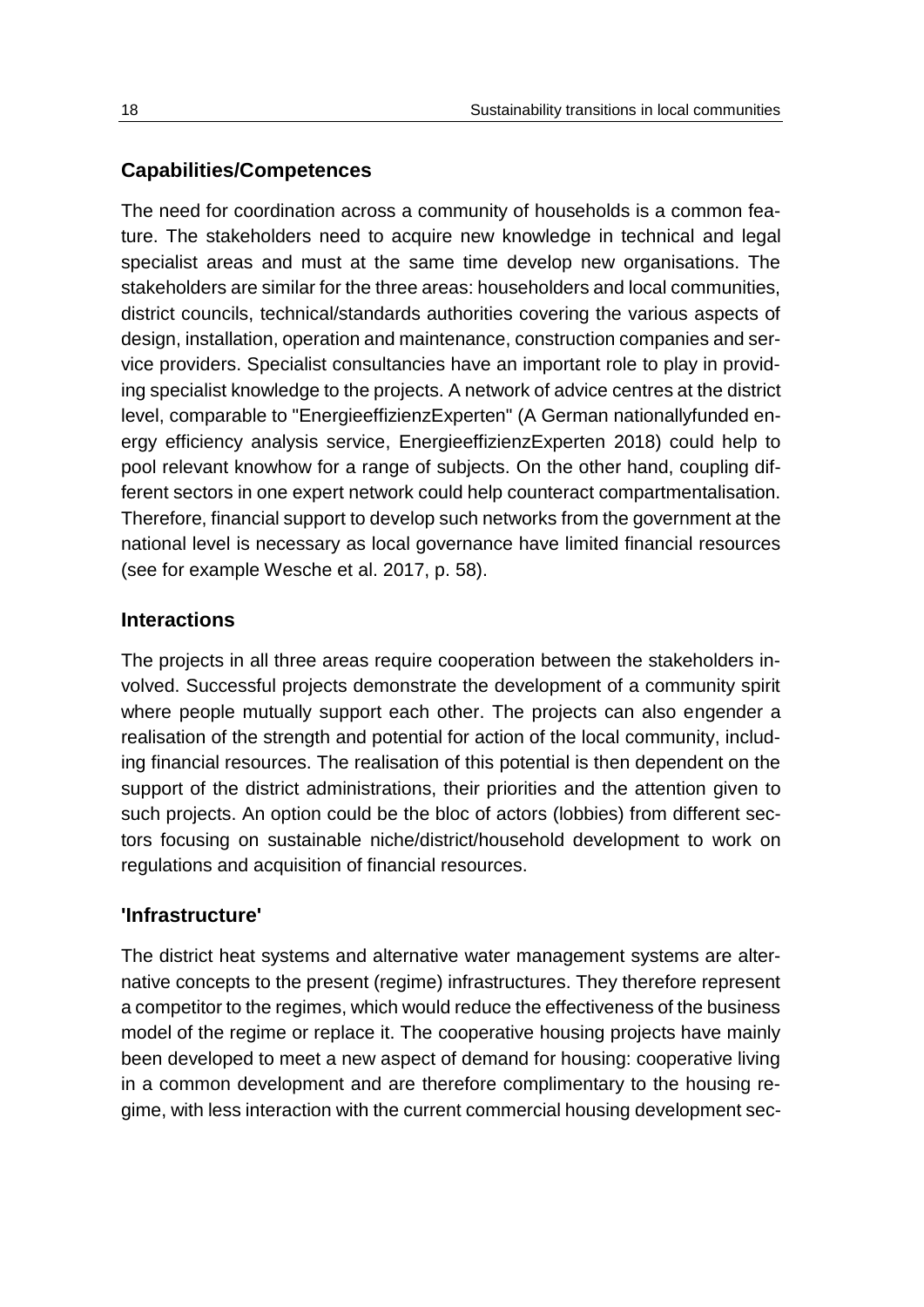tor. Path dependencies due to high investments in durable and reliable infrastructure components or the availability of affordable land are barriers to change (Hacke et al. 2017, p. 69; Wesche et al. 2017, p. 60; Peters et al. 2017, p. 41)

Windows of opportunity are therefore important for the implementation of sustainable infrastructure systems or services for communal housing. The realisation of innovative concepts is generally easier in newbuilding projects than in renovation. Most importantly, the availability of a site for development or redevelopment in the German context, where land is scarce and often expensive, presents an important opportunity. This can arise through the redevelopment of brownfield sites and also when infrastructure or buildings need to be renewed.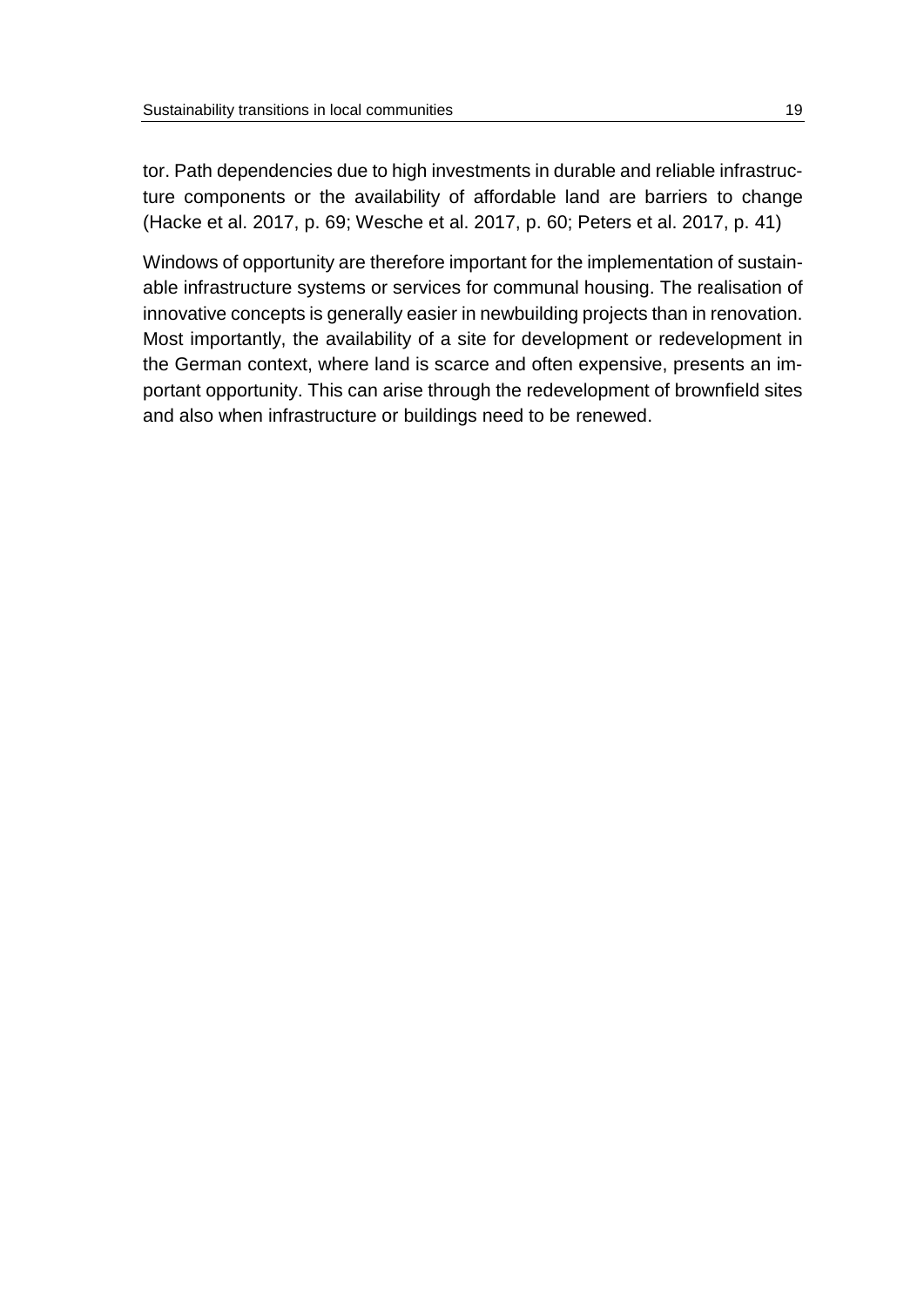# <span id="page-23-0"></span>**6 Discussion**

Following the presentation of the main factors in the previous section, the results of the case studies are discussed and embedded conceptually in the following section.

### <span id="page-23-1"></span>**6.1 Similarities and differences in the case study's drivers and barriers and key factors for transitions**

In all cases investigated, legal frameworks and state subsidy programs in the category of **'hard institutions**' are complex and present difficult challenges to niche actors and projects. Nevertheless, it is possible to implement innovative solutions. However, bottom-up initiatives often lack expertise and require professional support to implement niche solutions successfully and to cope with uncertainties. Top-down initiated projects usually have more capacities and resources to ensure success. In the communal housing projects, professional consultancies and cooperation serve as a promising approach to support bottom-up projects. Another important factor found in all three case studies is the support of innovative niches through district authorities due to public interest. To sum up, high complexity and inconsistency in legal frameworks, and missing financial resources present significant barriers for innovative niche projects.

Acceptance and trust are the main factors driving the projects in the case studies on the level of **'soft institutions'**. It became clear that different actors are relevant for different sectors. In all three case studies, the support of municipal stakeholders is vital for success. In the heat and water sector, the local community and their attitude toward new technologies is another important driving or restricting factor for niche development. It can be supported through several measures, e.g. public information and communication activities. In the water case study, technical codes provide little flexibility for municipalities to act. Furthermore, conflicts of interests between different stakeholders can inhibit a project's success. In the communal housing sector, motivation of project teams or sponsors is crucial for success. On the other hand, the reluctance of financial institutions, municipality and property developers to support project teams is a barrier to success.

Different **'market structures'** between the case studies show a wide range of different implications for project success. In the heat sector, high transaction costs and a resulting poor attractiveness for institutional investors, strong competition of systems based on mineral oil as well as a high proportion of tenants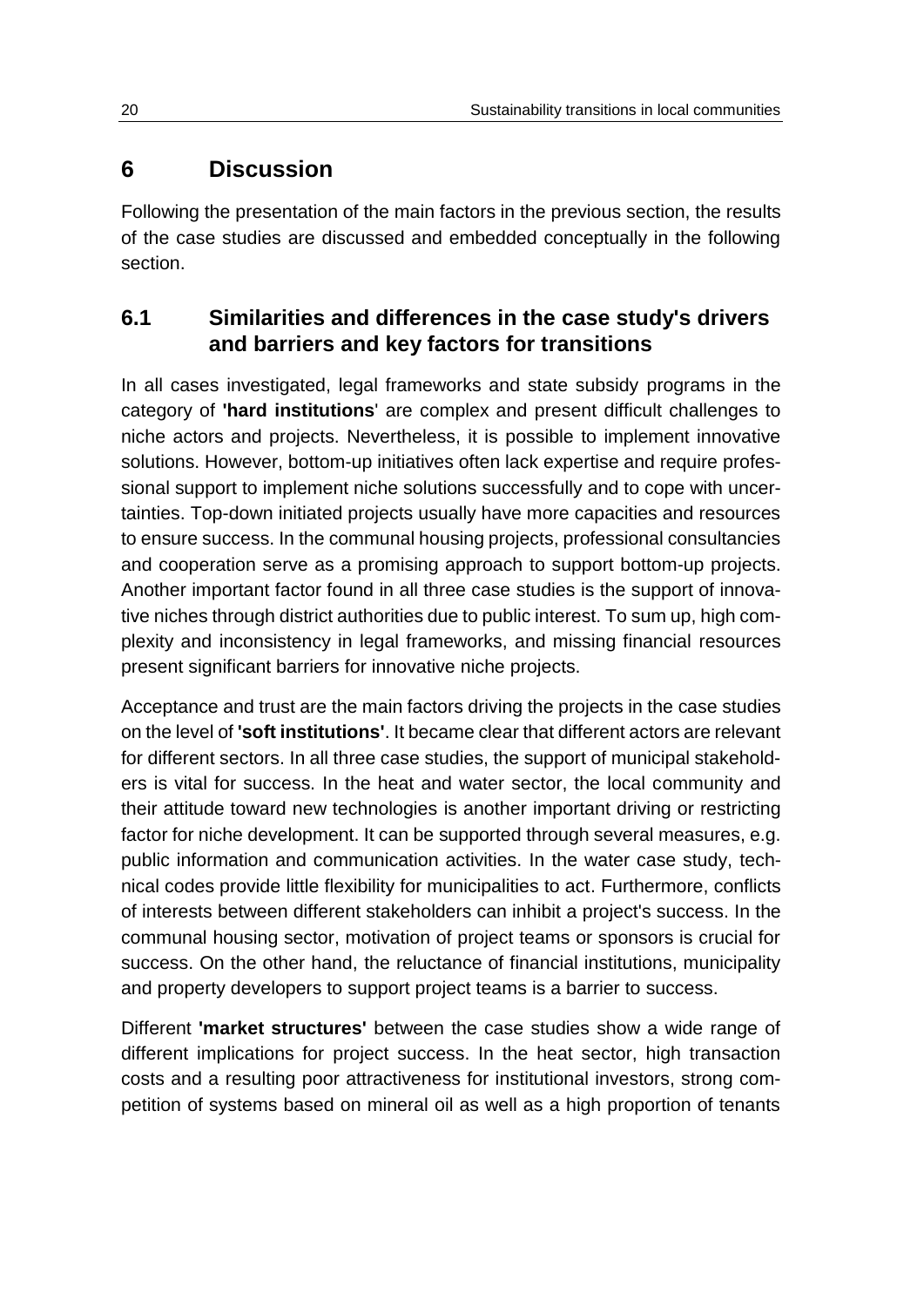(user/investor dilemma) in Germany inhibit the diffusion of sustainable heat networks. Furthermore, the complexity and versatility of different solutions and combination possibilities prevent scale effects and standardised incentives. In the communal housing sector, project success depends on the financial resources and equity base of the parties involved. Social housing promotion in this case can be a driving factor. In the water sector, quasi-monopoly structures set high obstacles for innovative solutions. Additionally, the level of charges is a key factor as low charges result in longer depreciation periods and therefore provide fewer incentives for new assets. For households, the willingness and abillity to invest or pay strongly depends on the individual case.

Adequate financial, tangible and personnel resources, knowhow and communication facilities present important **'capabilities and competences'**. A decisive inhibition factor is insufficient funding for niche projects: If adequate capital resources are missing, project realisation is unfeasible. Furthermore, expertise and knowhow are important for niche projects, which means sufficient availability of skilled personnel, access to (external) expertise, education and training. In the heat sector, new information and advisory opportunities for different stakeholders, e.g. municipal stakeholders, project developers and planers seem useful. In the communal housing sector, project members with strong organisational and communication competencies are important to success. In the water sector, exchange between project planers and practitioners should be fostered. Furthermore, hedging mechanisms in case of important stakeholder losses should be discussed. In particular, in case of insolvency of one actor or migration of skilled worker, consequential insolvencies of other parties or uncertainties for stakeholders should be avoided.

Constructive and goal-oriented **'interaction'** and communication between the stakeholders on district and project level are key factors for success. It is important to share data and information to guarantee an early integration of important stakeholders, including the public. In a process of stakeholder integration, different interests should be identified and integrated in decision processes. New forms of cooperation could be helpful. Confidence building and personal contacts are seen as important factors, as well as networks between successfully implemented projects and new projects. In the three case studies, interaction across local authorities to share experiences and knowledge across district borders is supportive for niche development. In the communal housing sector, the decisive role of consultancies throughout the entire project period should again be mentioned. So far, they can only be found in larger cities in Germany and partly in Schleswig-Holstein and North Rhine-Westphalia. Public funding based on fees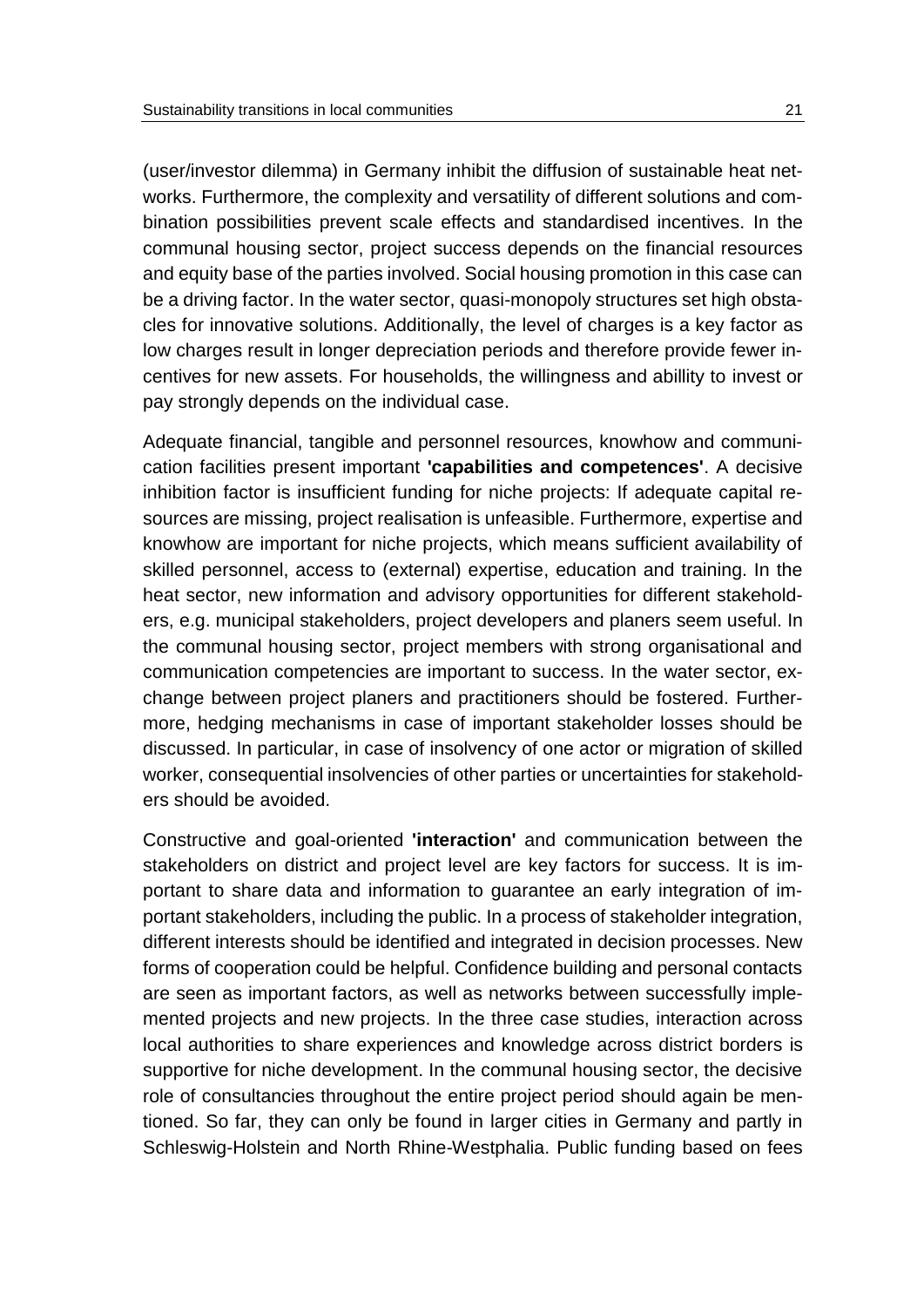as part of construction financing could support these consultancy services. In the water sector, interactions between the parties serve as promoting or hindering factors. As the number of parties involved increases, the need for discussion and complexity rises. A lack of inter-divisional and interdisciplinary cooperation is considered an obstacle and an early integration of specialist authorities and approval agencies are important drivers for niche development.

In the heating sector, the status of the heating system investment cycle, availability of land, and potential competitive heat infrastructures are relevant influencing factors concerning the **'infrastructure'**. Thereby, identifying the status of the infrastructure investment cycle is especially challenging. To facilitate access to consumption and infrastructure data would be a supportive measure. In the communal housing sector, access to suitable land and its purchase prices are key infrastructure requirements for the success of niche projects. Furthermore, the implementation of a community-building architecture is important. In the water sector, path dependencies due to already existing, durable and proven infrastructure components are the most important obstacles for innovative solutions. In this case, windows of opportunities (e.g. upcoming renovation works) and the persuasion of important stakeholders seem to be indispensable for the implementation of niche solutions.

# <span id="page-25-0"></span>**6.2 Stage of development of the niches**

District heat network systems have not yet been widely adopted (Wesche et al. 2017). There are some individual projects in Germany, but there is not a widespread diffusion of the technology and growth through new projects is slow. The current situation in which contradictory policies provide incentives for conventional fossil fuel systems as well as district heat networks means that there is no strong driver for change. The conventional regime remains dominant, as low current fossil fuel energy prices (in 2017-2018) are a barrier to further diffusion of renewable alternatives. Therefore, the district heat network niche can be assessed as established, but prospects for growth are uncertain. The probability of an acceleration in uptake is low.

Cooperative housing projects for the elderly have shown a particularly strong growth since the 1990s and multiple-generation housing is also increasing. Despite this long term trend, they remain a very small part of housing projects in Germany. Important positive factors in the demand for such projects are the increasing number of elderly people who live alone and the lack of provision through the conventional housing markets. Networks of specialist expertise and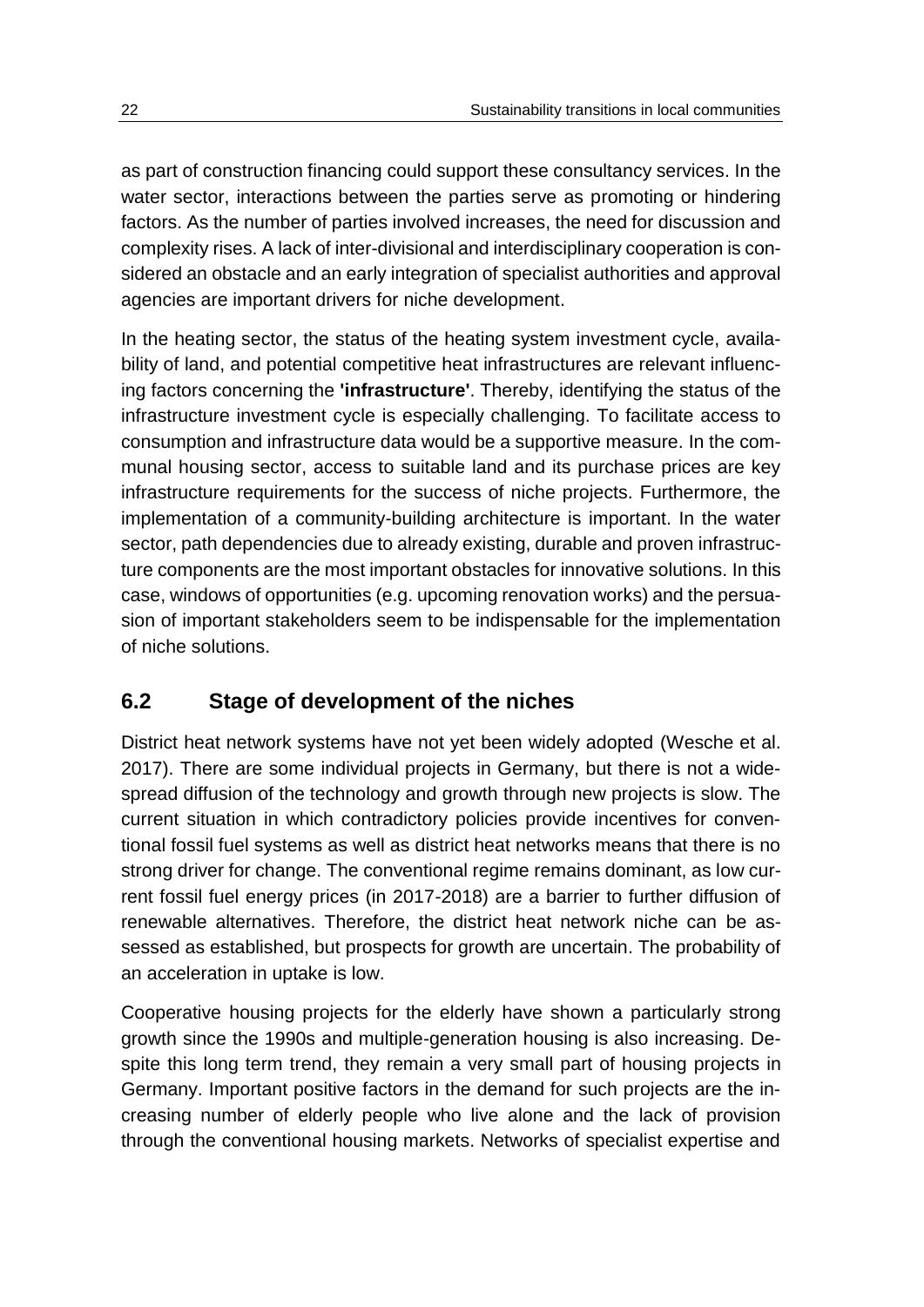consultancies are developing and local authorities are often willing to support these projects. Therefore, the niche can be assessed as stable, with the prospect of further growth. This growth is unlikely to be rapid, because of the long timescales and organisational difficulties still faced by the stakeholders.

In contrast to the other two areas, the water cases cover a range of fields of application. All three types of systems have been successfully demonstrated, but the application of these ideas is still limited. The new wastewater separation system project at Flintenbreite was a successful demonstration that has led to a few further projects and also the development of new regulatory standards. The EGLV integrated rainwater management project has received more widespread attention, with many contacts to other regions in Germany. The concept of reducing the urban area that is sealed and generates rainwater runoff has been taken up in other districts (Kommune), with long term financial support for these projects. Therefore, these niches of sustainable water management can be assessed as entering a phase of growth, with a prospect of widespread adoption. The very long lasting nature of water supply and management infrastructures suggests that the transition process will unfold over a long period of time. The centralised management of decentralised water treatment systems has not been widely adopted so far. Since there is little political will at the district council level to encourage this type of solution, this niche can be assessed to be still in formation and the eventual outcome - growth or disappearance of the niche - is highly uncertain.

### <span id="page-26-0"></span>**6.3 Impact of the case studies on sustainable development**

The case study projects in all three areas have the goal of creating a more sustainable system. They have different emphases on the three pillars of sustainability (environmental performance, social sustainability and economic viability: OECD, 2005).

The communal housing projects have been developed to provide long-term housing in a supportive community i. e. social sustainability. They also have the ambition of being more environmentally sustainable, mainly through reduced energy demand and/or through adopting renewable energy technologies. Due to the numerous obstacles the project groups have to solve they often are not able to fully reach these ambitions. Furthermore, they have to provide a sustainable economic solution for the members of the cooperative, whether through individual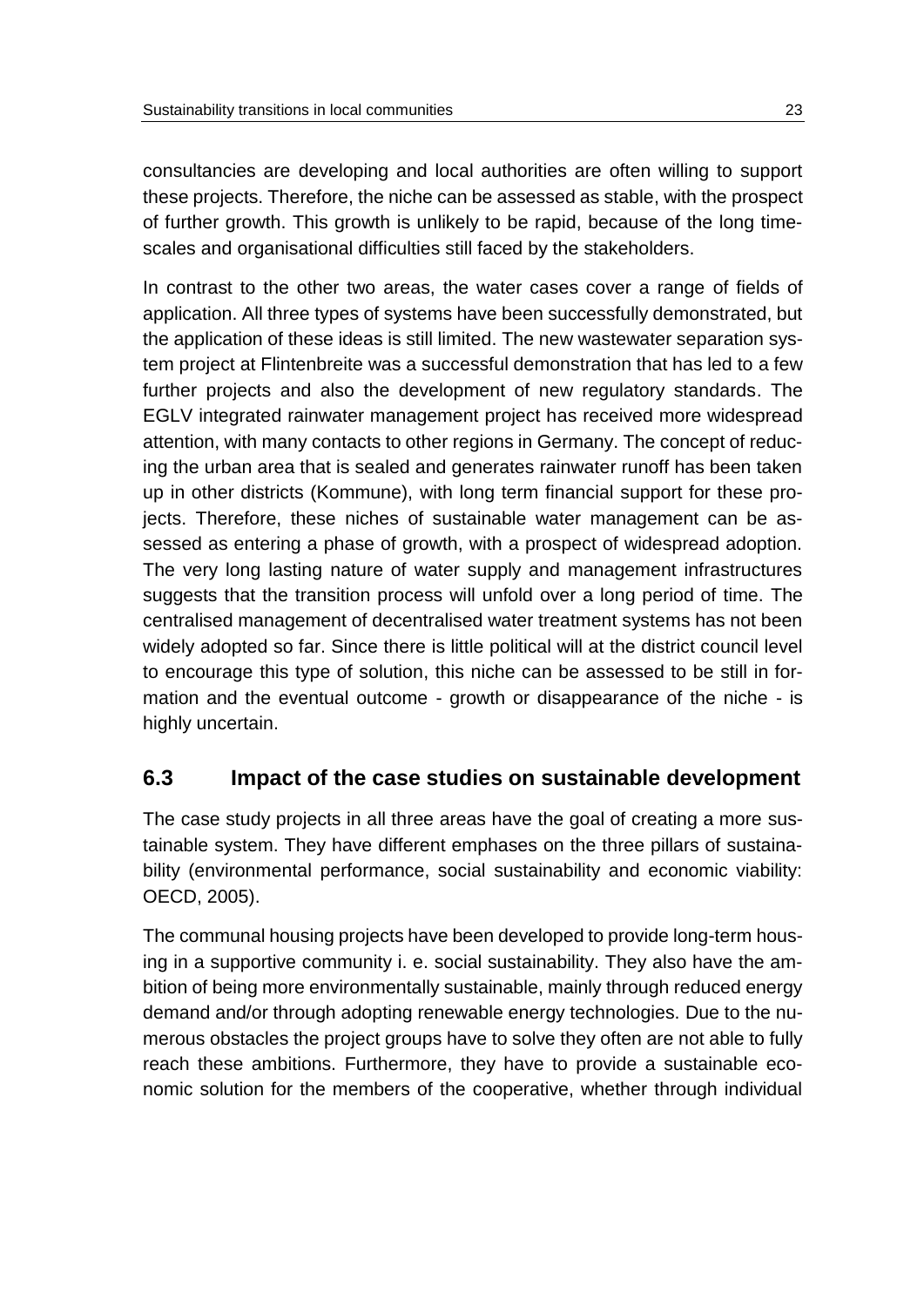capital contributions or a capital structure that enables affordable rents and covers the costs. Hence, the housing projects have the potential to address all three pillars of sustainability.

The district heating projects have environmental goals as their primary objective: reduced CO<sup>2</sup> emissions and lower overall energy demand. They are intended to replace conventional systems with combined systems that have a higher system energy efficiency and use renewable energy sources. In order to be successful, they must also demonstrate economic viability i.e. sustainability, which is as noted above a barrier to the adoption of these systems in the current structure of economic incentives and regulatory institutions. Social sustainability has a lower weighting in these projects and is implicitly addressed as the reliable provision of a basic housing infrastructure. However, it should be noted that most of the cases were not closely monitoring their emissions performance or their energy efficiency, so the extent to which the environmental goals are being met is unclear.

In the area of sustainable water and sewage management, the new sanitations systems are designed to improve environmental performance by increased separation of wastewater flows, which enable the recovery of energy and nutrients. As with the district heating projects, projects have to be economically viable. The Flintenbreite case is an example of a viable system. The EGLV-ZVR rainwater management system addresses a different aspect of environmental sustainability, because it is intended to adapt to changing environmental (climate) conditions, but it also has the objective of using natural ecosystem processes to achieve a more resilient system with increased provision of local green spaces and access to water features. This also contributes to the quality of life in the district. This can be argued to be a contribution to the social sustainability of the district. The decentralised wastewater systems also have an improved environmental performance. A significant advantage of the centralised management is that it is easier to ensure that the technical and environmental improvements are reliably achieved. The AKWA Dahler Feld project also provided an economic incentive for the owner. The old system for which the owner was responsible was life expired and would have had to be replaced at considerable expense. The new contract was arranged such that the owner did not have to provide extra capital for the new system.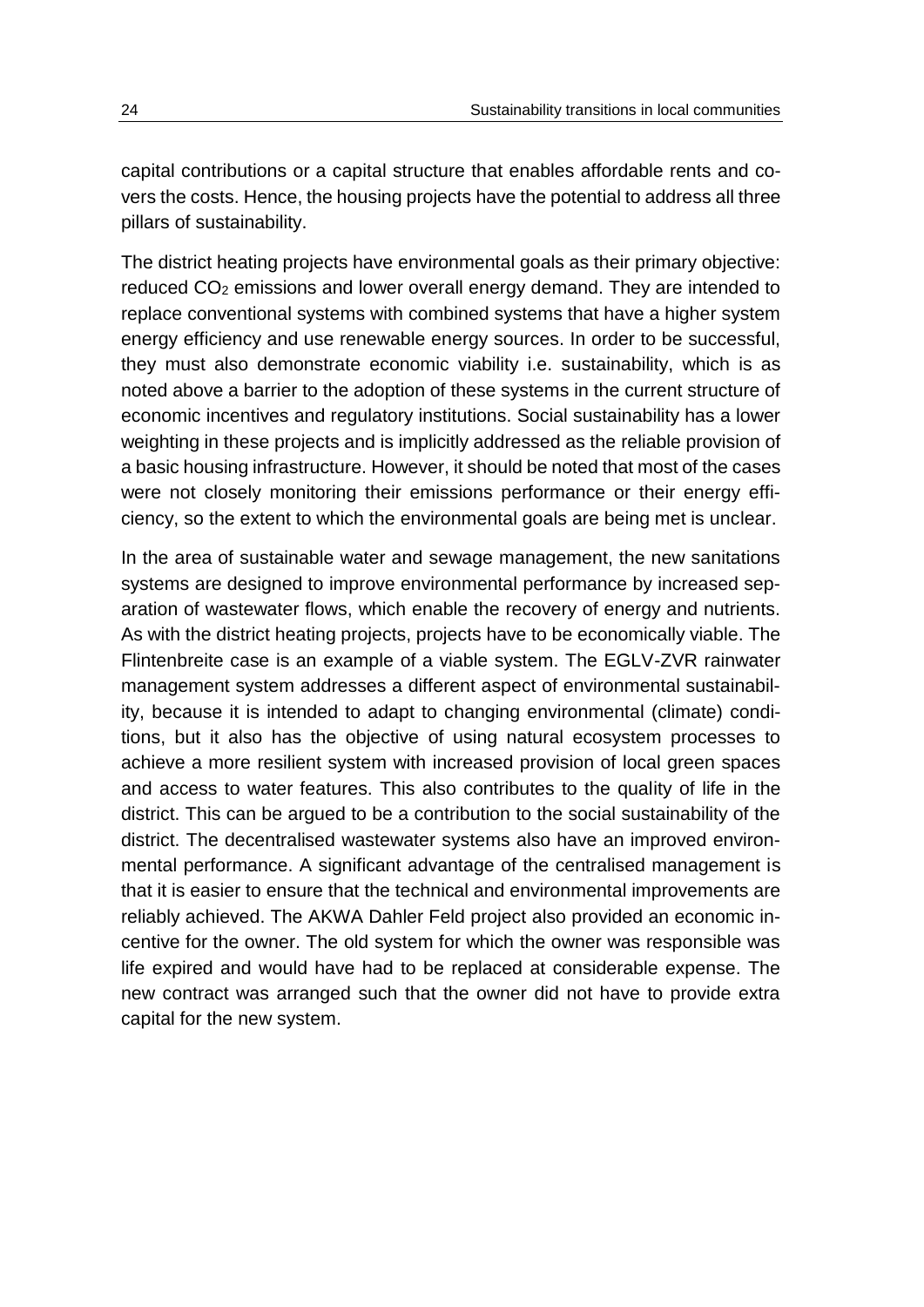## <span id="page-28-0"></span>**7 Conclusions**

This paper has reviewed case studies of niches in the areas of district heat networks, communal housing projects for the elderly and sustainable water/wastewater management. District heat networks have not yet been widely adopted and diffusion is slow. There is a lack of clear incentives to overcome the barriers of high initial investment costs and the complexities of a change in the energy supply system. Communal housing projects for the elderly are a small but stable and steadily growing niche in housing provision. This is due to the increasing numbers of elderly people living on their own. New wastewater treatment with separating of grey and black wastewater, enabling heat and nutrient recovery have been demonstrated and are being adopted for a number of new projects. New rainwater management systems that reduce the sealed area in urban areas are diffusing across district authorities in Germany. The concept of centrally managed, decentralised wastewater treatment systems has so far been restricted to a few demonstration projects and has not been widely accepted.

These niches are all critically dependent on support from the district authorities. In terms of hard institutions, high complexity and inconsistency in legal frameworks, and missing financial resources present significant barriers for innovative niche projects.They usually require new, specific financial support to enable the change from conventional systems for providing the services. At the same time, projects are often initiated by groups of people who want to have a different way of living to that offered by the market for conventional housing. These groups face a difficult period of developing their expertise in planning and management and often require financial support and advice. Consultancy networks have been shown to be important in enabling such projects to establish themselves. Furthermore, education, information and knowhow are important drivers for change. As all three case studies rely on infrastructure components, stakeholders need to consider windows of opportunities for innovation. Acceptance and trust are additional factors influencing the projects. Therefore, constructive and goal-oriented 'interaction' and communication between the stakeholders on district and project level are key factors for success. It is important to share data and information to guarantee an early integration of important stakeholders, including the public.

Projects in all three areas have the ambition of improved sustainability, although data on the actual impact is limited. The housing projects can be argued to contribute to sustainability in all three areas: environmental, social and economic.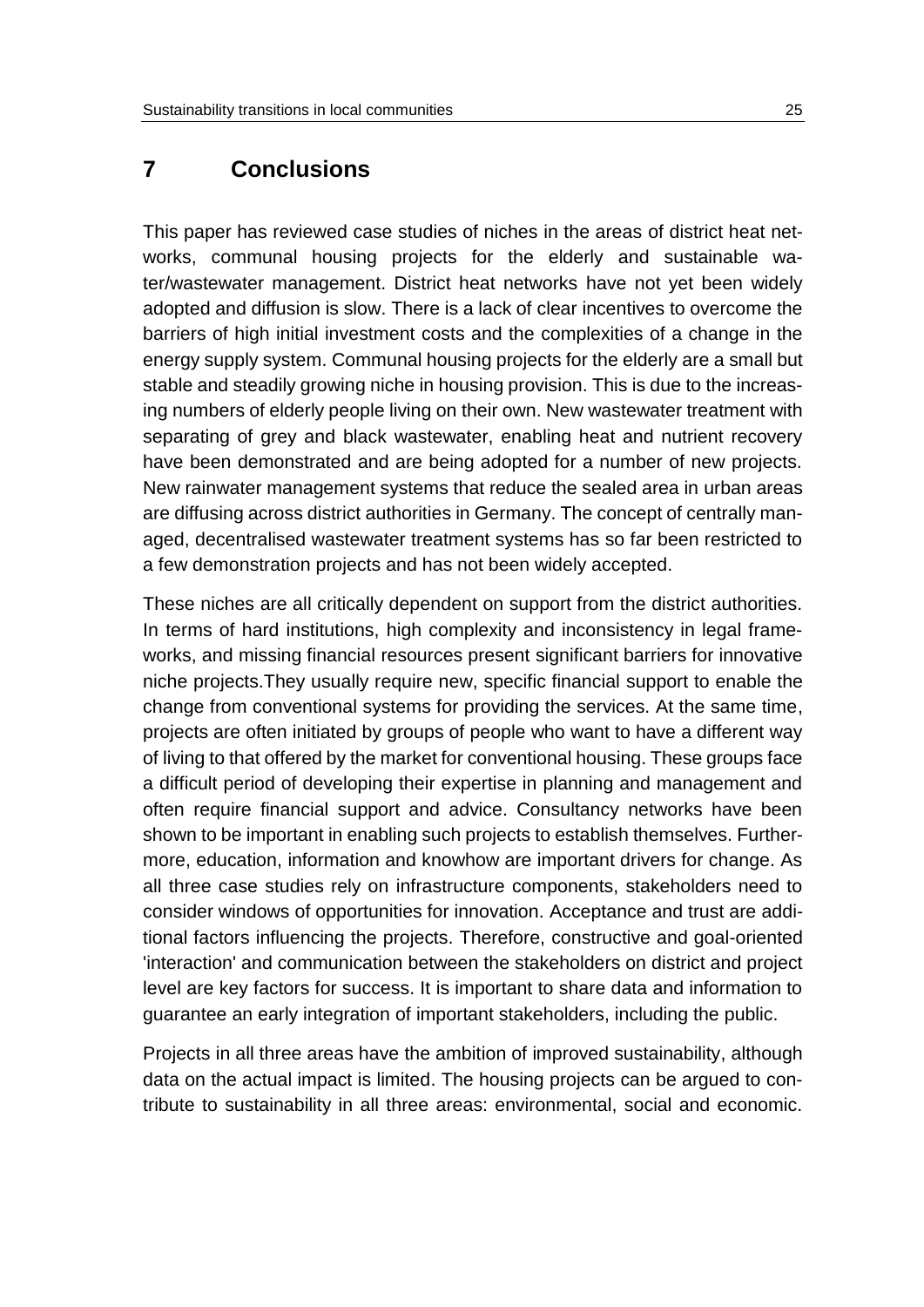The district heat networks are supposed to reduce environmental impacts compared to current systems, but there was insufficient monitoring information available to prove this. The alternative water management systems all make a contribution to environmental sustainability and can be shown to be economically viable. If successful, projects in all three sectors can strengthen local social structures. Economic sustainability is a necessary condition for the success of projects in all three areas and this requires financial support and resources that are not available through the conventional housing, energy or water services market institutions.

While projects on district and household level are fundamental to a sustainability transition, efforts for up-scaling their impacts (Luederitz et al. 2017) are just as important. The challenges for actors on local to global scale are to learn from different narratives and adapt different perspectives, build unconventional alliances and collaborations to implement innovative, creative and intelligent solutions for a sustainability transition on a larger scale (Luederitz et al. 2017; Wittmayer et al. 2016; Brown et al. 2013).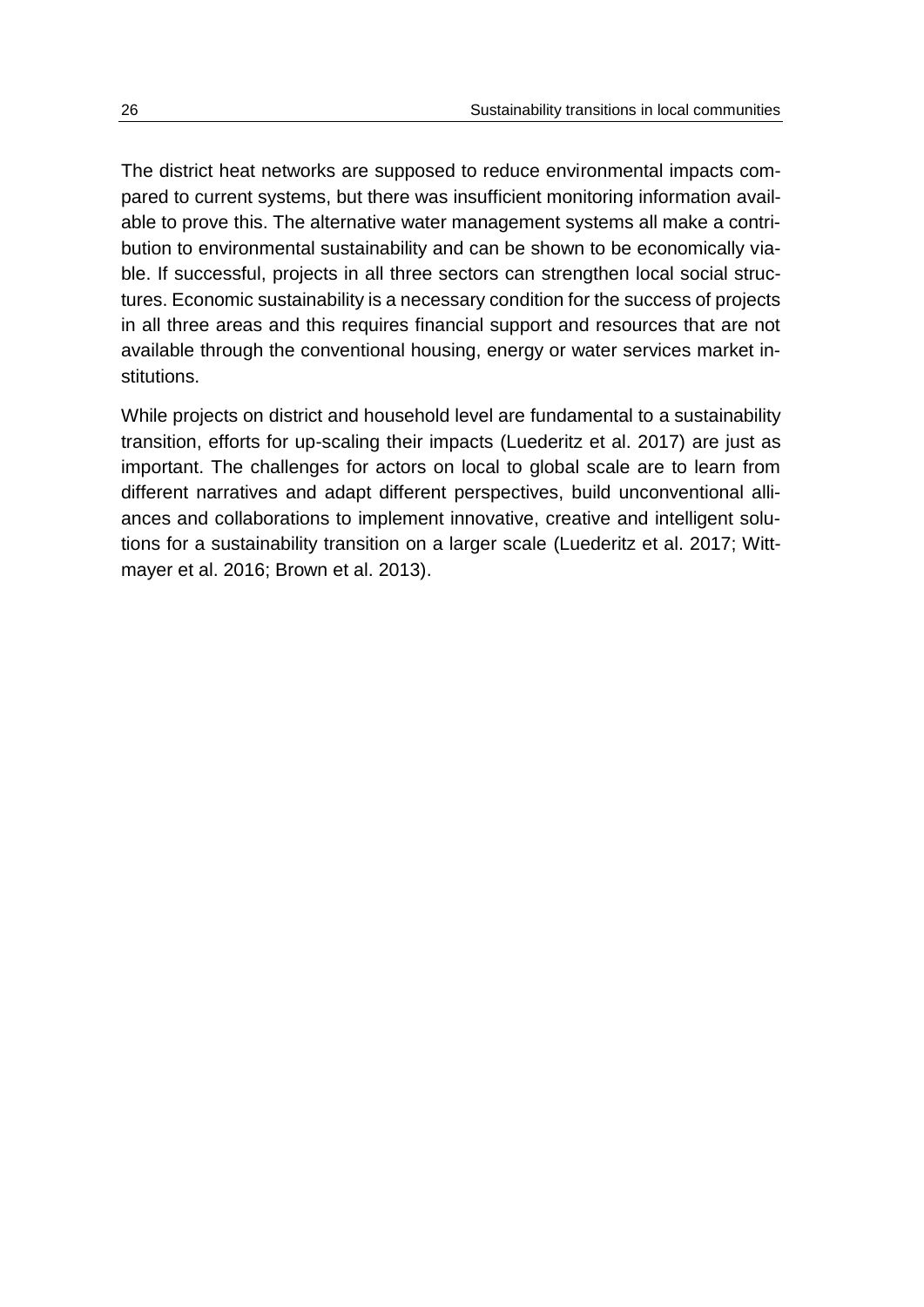# <span id="page-30-0"></span>**8 Bibliography**

BBSR (2015): Wachsen oder schrumpfen? BBSR-Analysen kompakt 12/2015. Bundesinstitut für Bau-, Stadt- und Raumforschung (BBSR). Available online at http://www.bbsr.bund.de/BBSR/DE/Veroeffentlichungen/AnalysenKompakt/2015/DL\_1

2\_2015.pdf;jses-

sionid=3A0F3CFD2E0B3AA10029A482B7EFB940.live21301? blob=publicationFile& v=3, checked on 4/10/2018.

BMWi (Ed.) (2016): Fünfter Monitoring-Bericht zur Energiewende - Die Energie der Zukunft. Bundesministerium für Wirtschaft und Energie (BMWi). Berlin.

Bolle, Friedrich-Wilhelm; Krebs, Peter (Eds.) (2015): Siedlungswasserwirtschaft klimarobust gestalten. Methoden und Maßnahmen zum Umgang mit dem Klimawandel. München: oekom (KLIMZUG - Klimawandel in Regionen zukunftsfähig gestalten, Band 9).

Brech, Joachim (1999): Ein Wandel im Wohnen in der Zeit des Umbruchs. Eine Studie zu Neuen Wohnformen. In: Wüstenrot Stiftung (Hg.): *Neue Wohnformen im internationalen Vergleich.* Stuttgart: Kohlhammer, S. 81-160.

Brown, Rebekah R.; Farrelly, Megan A.; Loorbach, Derk A. (2013): Actors working the institutions in sustainability transitions. The case of Melbourne's stormwater management. In *Global Environmental Change* 23 (4), pp. 701–718. DOI: 10.1016/j.gloenvcha.2013.02.013.

Bulkeley, H.; Castan Broto, V.; Hodson, M.; Marvin, S. (2011): Cities and the low carbon transition. In *The European Financial Review*. Available online at http://usir.salford.ac.uk/22988/.

Dütschke, Elisabeth; Wesche, Julius P. (2018): The energy transformation as a disruptive development at community level. In *Energy Research & Social Science*.

DWA (Ed.) (2008): Neuartige Sanitärsysteme. Deutsche Vereinigung für Wasserwirtschaft, Abwasser und Abfall e. V. (DWA). Dezember 2008. Hennef (Sieg) (DWA-Themen).

DWA (Ed.) (2014): Grundsätze für die Planung und Implementierung Neuartiger Sanitärsysteme (NASS). Deutsche Vereinigung für Wasserwirtschaft, Abwasser und Abfall e. V. (DWA). Juni 2014. Hennef (Sieg) (DWA-Regelwerk, A 272).

EnergieeffizienzExperten 2018. Available online at: https://www.energie-effizienz-experten.de/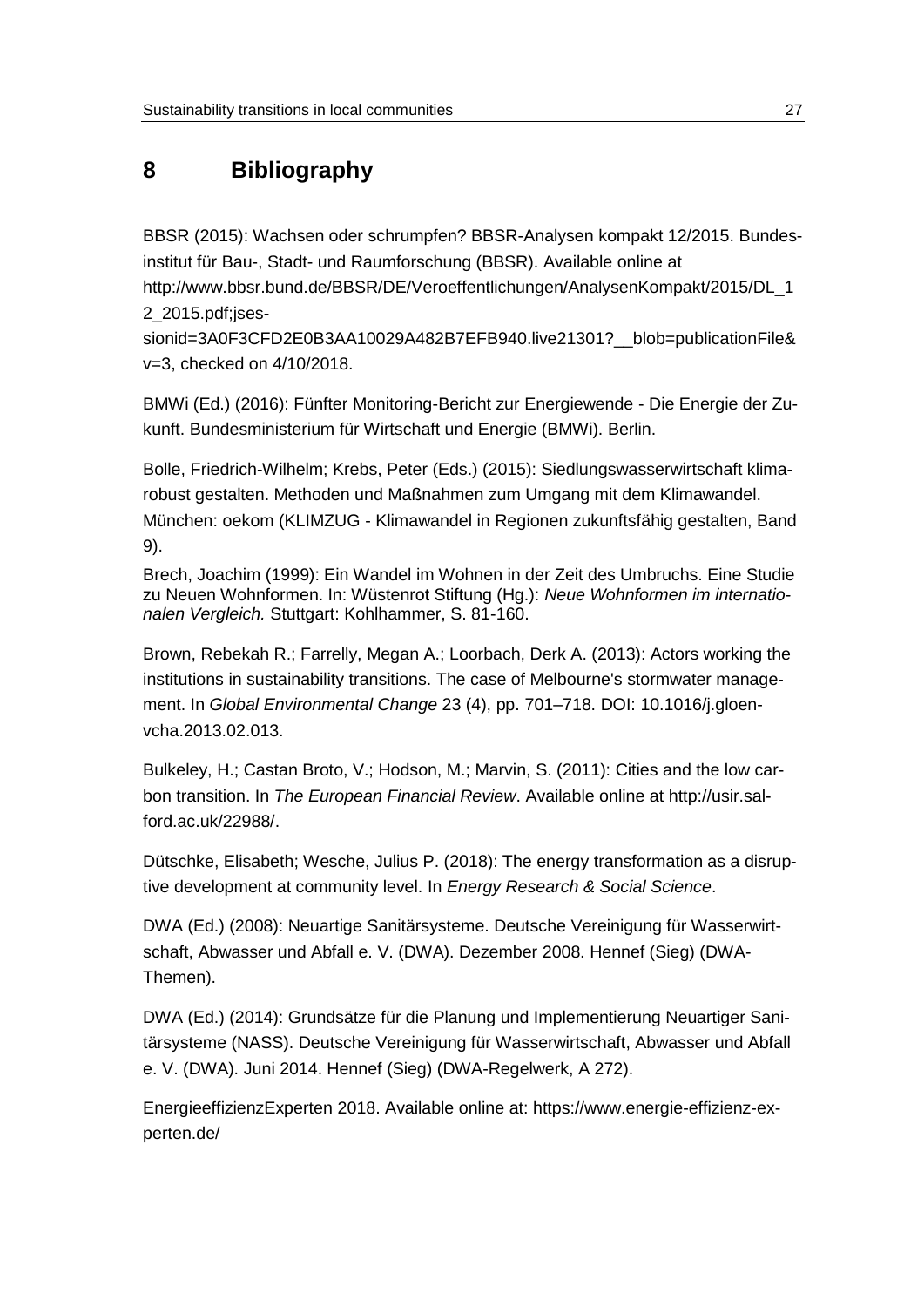Fastenrath, Sebastian; Braun, Boris (2018): Sustainability transition pathways in the building sector. Energy-efficient building in Freiburg (Germany). In *Applied Geography*  90, pp. 339–349. DOI: 10.1016/j.apgeog.2016.09.004.

Fedrowitz, Micha; Matzke, Sabine (2013): Das gemeinschaftliche Wohnen für Ältere. In: *Informationen zur Raumentwicklung 2.2013*, S. 177-187, abrufbar unter: http://www.gemeinschaftswohnprojekte.de/?page\_id=84 (letzter Zugriff: 11.09.2017).

Fedrowitz, Micha (2016): Gemeinschaftliches Wohnen – Stand und Entwicklung in Deutschland. In: Akademie für Raumforschung und Landesplanung (ARL) (Hg.): *Wohnprojekte – Von der Nische zum Trend? Nachrichten der ARL 1/2016, S.* 9-12, abrufbar unter: http://www.gemeinschaftswohnprojekte.de/?page\_id=84 (letzter Zugriff 11.09.2017).

GdW Bundesverband deutscher Wohnungs- und Immobilienunternehmen e.V. (Hg.) (2013): Wohntrends 2030. Studie - Kurzfassung. GdW Branchenbericht 6. Berlin.

Geels, F. W.; Schot, J. W. (2010): The dynamics of transitions: a socio-technicalperspective. In John Grin, Jan Rotmans, J. W. Schot (Eds.): Transitions to sustainable development. New directions in the study of long term transformative change. New York: Routledge (Routledge studies in sustainability transitions), pp. 9–87.

Geels, Frank W. (2002): Technological transitions as evolutionary reconfiguration processes: a multi-level perspective and a case-study. In *Research policy* 31 (8-9), pp. 1257–1274.

Geels, Frank W. (2004): From sectoral systems of innovation to socio-technical systems. Insights about dynamics and change from sociology and institutional theory. In *Research policy* 33 (6-7), pp. 897–920.

Geels, Frank W.; Kemp, René (2007): Dynamics in socio-technical systems. Typology of change processes and contrasting case studies. In *Technology in Society* 29 (4), pp. 441–455.

Ginski, Sarah; Schmitt, Gisela (2014): Gemeinschaftliche Wohnformen – ein Beitrag zur Wohnungsversorgung? In: *vhw FWS*, *6/ Dezember 2014*, S. 292-296, abrufbar unter:

https://www.vhw.de/fileadmin/user\_upload/08\_publikationen/verbandszeitschrift/200

0\_2014/PDF\_Dokumente/2014/6\_2014/FWS\_6\_14\_Ginski\_Schmitt.pdf.

Hacke, Ulrike; Müller, Kornelia; Renz, Ina (2017): Faktoren der Entstehung gemeinschaftlicher Wohnprojekte – Eine Analyse von sechs Fallbeispielen auf Basis der Multi-Level-Perspektive. TransNIK-Werkstattbericht Nr. 6. Institut Wohnen und Umwelt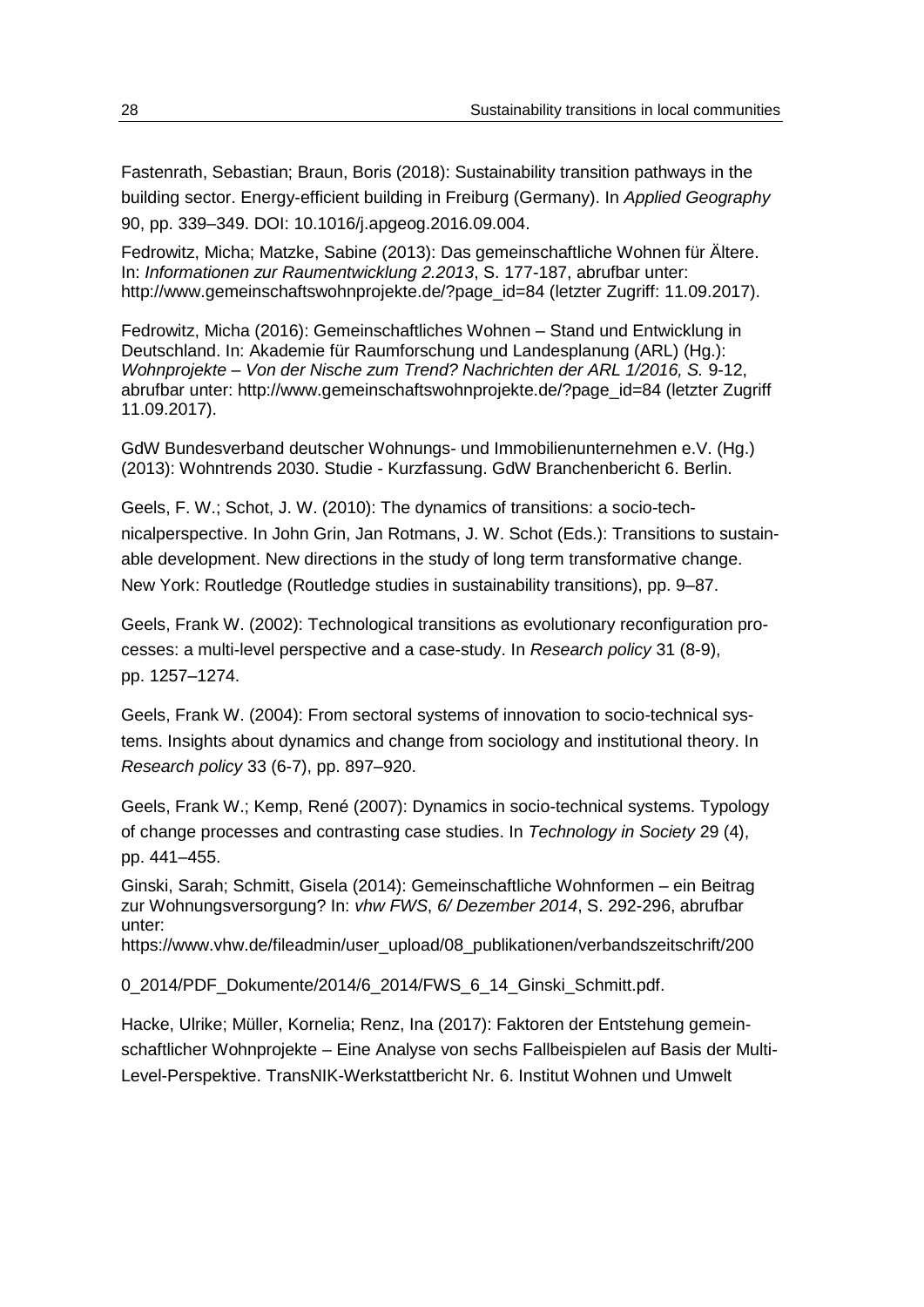(IWU). Darmstadt. Available online at https://www.transnik.de/transnik-wAssets/docs/TransNIK\_Werkstattbericht\_Nr\_6\_Nischenbericht\_Innovative\_Wohnformen.pdf.

Hansen, Teis; Coenen, Lars (2015): The geography of sustainability transitions. Review, synthesis and reflections on an emergent research field. In *Environmental Innovation and Societal Transitions* 17, pp. 92–109. DOI: 10.1016/j.eist.2014.11.001.

Heinrichs, Harald; Laws, Norman (2014): "Sustainability State" in the Making? Institutionalization of Sustainability in German Federal Policy Making. In *Sustainability* 6 (5), pp. 2623–2641. DOI: 10.3390/su6052623.

Hiessl, Harald; Hillenbrand, Thomas; Klug, Stefan; Lange, Michael; Vöcklinghaus, Stefan; Flores, Christian; Weilandt, Matthias (2012): Nachhaltige Weiterentwicklung kommunaler Wasserinfrastrukturen – Strategischer Planungsprozess unter Einbindung aller wesentlichen Akteure. In *Energie-, Wasser-Praxis* 63 (4), pp. 13–16.

Hillenbrand, Thomas; Hiessl, Harald (2006): Sich ändernde Planungsgrundlagen für Wasserinfrastruktursysteme. Teil 2: Technologischer Fortschritt und sonstige Veränderungen. In *KA Abwasser, Abfall* 54 (1), pp. 1265–1271.

Hillenbrand, Thomas; Klug, Stefan (2010): Nachhaltige Weiterentwicklung urbaner Wasserinfrastrukturen unter sich stark ändernden Randbedingungen – NAUWA. Umfeldanalyse: Wichtige Trends und Entwicklungen.

Hodson, Mike; Marvin, Simon (2010): Can cities shape socio-technical transitions and how would we know if they were? In *Research policy* 39 (4), pp. 477–485.

Kemmerzell, Jörg; Knodt, Michèle; Tews, Anne (2016): Einleitung. Perspektiven auf Städte und EU-Energiepolitik. In Jörg Kemmerzell, Michèle Knodt, Anne Tews (Eds.): Städte und Energiepolitik im europäischen Mehrebenensystem: Nomos Verlagsgesellschaft mbH & Co. KG, pp. 7–20.

Köhler J., Sibylle Braungardt, Tim Hettesheimer, Christian Lerch, Lisa Nabitz, Christian Sartorius, Rainer Walz (2016): The dynamic simulation of TIS functions in transitions pathways, Fraunhofer ISI Discussion Papers *Innovation Systems and Policy Analysis*  No. 48, ISSN 1612-1430, Karlsruhe.

Lüdeke, Matthias K. B.; Petschel-Held, Gerhard; Schellnhuber, Hans-Joachim (2004): Syndromes of global change. The first panoramic view. In *GAIA - Ecological Perspectives for Science and Society* 13 (1), pp. 42–49.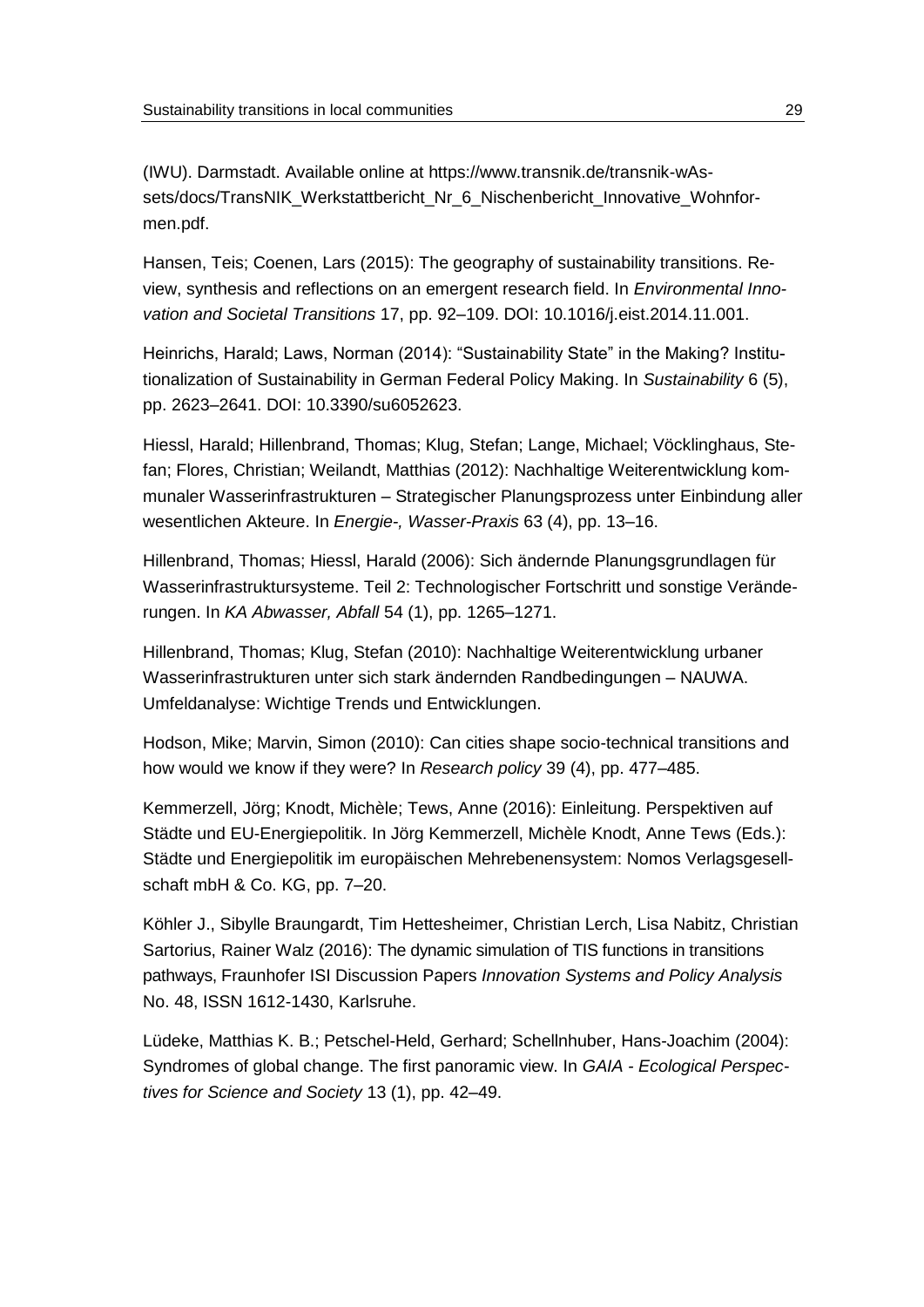Luederitz, Christopher; Abson, David J.; Audet, René; Lang, Daniel J. (2017): Many pathways toward sustainability. Not conflict but co-learning between transition narratives. In *Sustain Sci* 12 (3), pp. 393–407. DOI: 10.1007/s11625-016-0414-0.

Markard, Jochen; Raven, Rob; Truffer, Bernhard (2012): Sustainability transitions. An emerging field of research and its prospects. In *Research policy* 41 (6), pp. 955–967.

Negro, S. O.; Alkemade F.; Hekkert M.P. (2012): Why does renewable energy diffuse so slowly? A review of innovation system problems. In *Renewable and Sustainable Energy Reviews* (16), pp. 3836–3846.

Nelson, Richard R.; Winter, S. G. (2009): An evolutionary theory of economic change. Cambridge: Harvard University Press.

OECD (2005) Three pillar approach to sustainable development. Available online at: https://stats.oecd.org/glossary/detail.asp?ID=6591, quoting United Nations, European Commission, International Monetary Fund, Organisation for Economic Co-operation and Development, World Bank, 2005, Handbook of National Accounting: Integrated Environmental and Economic Accounting 2003, Studies in Methods, Series F, No.61, Rev.1, Glossary, United Nations, New York, para. 1.11.

Peters, Anja; Eckartz, Katharina; Hillenbrand, Thomas; Hohmann, Claudia; Niederste-Hollenberg, Jutta; Haider, Sina (2017): Transformation hin zu nachhaltigen Wasserinfrastruktursystemen - eine Fallstudie innovativer Nischen auf Basis der Multi-Level-Perspektive: Ergebnisbericht Nr. 5. Fraunhofer ISI. Karlsruhe. Available online at https://www.transnik.de/transnik-wAssets/docs/Werkstattbericht\_Nr\_5\_Nischenbericht Innovative Wasserversorgungssysteme.pdf.

Porter et al. (2004): Technology futures analysis. Toward integration of the field and new methods. In *Technological Forecasting and Social Change* 71 (3), pp. 287–303. DOI: 10.1016/j.techfore.2003.11.004.

Rip, Arie; Misa, Thomas J.; Schot, Johan (1995): Managing technology in society: Pinter Publishers London.

Schäpke, Niko; Omann, Ines; Wittmayer, Julia; van Steenbergen, Frank; Mock, Mirijam (2017): Linking Transitions to Sustainability. A Study of the Societal Effects of Transition Management. In *Sustainability* 9 (5), p. 737. DOI: 10.3390/su9050737.

Späth, Philipp; Rohracher, Harald (2015): Conflicting strategies towards sustainable heating at an urban junction of heat infrastructure and building standards. In *Energy policy* 78, pp. 273–280. DOI: 10.1016/j.enpol.2014.12.019.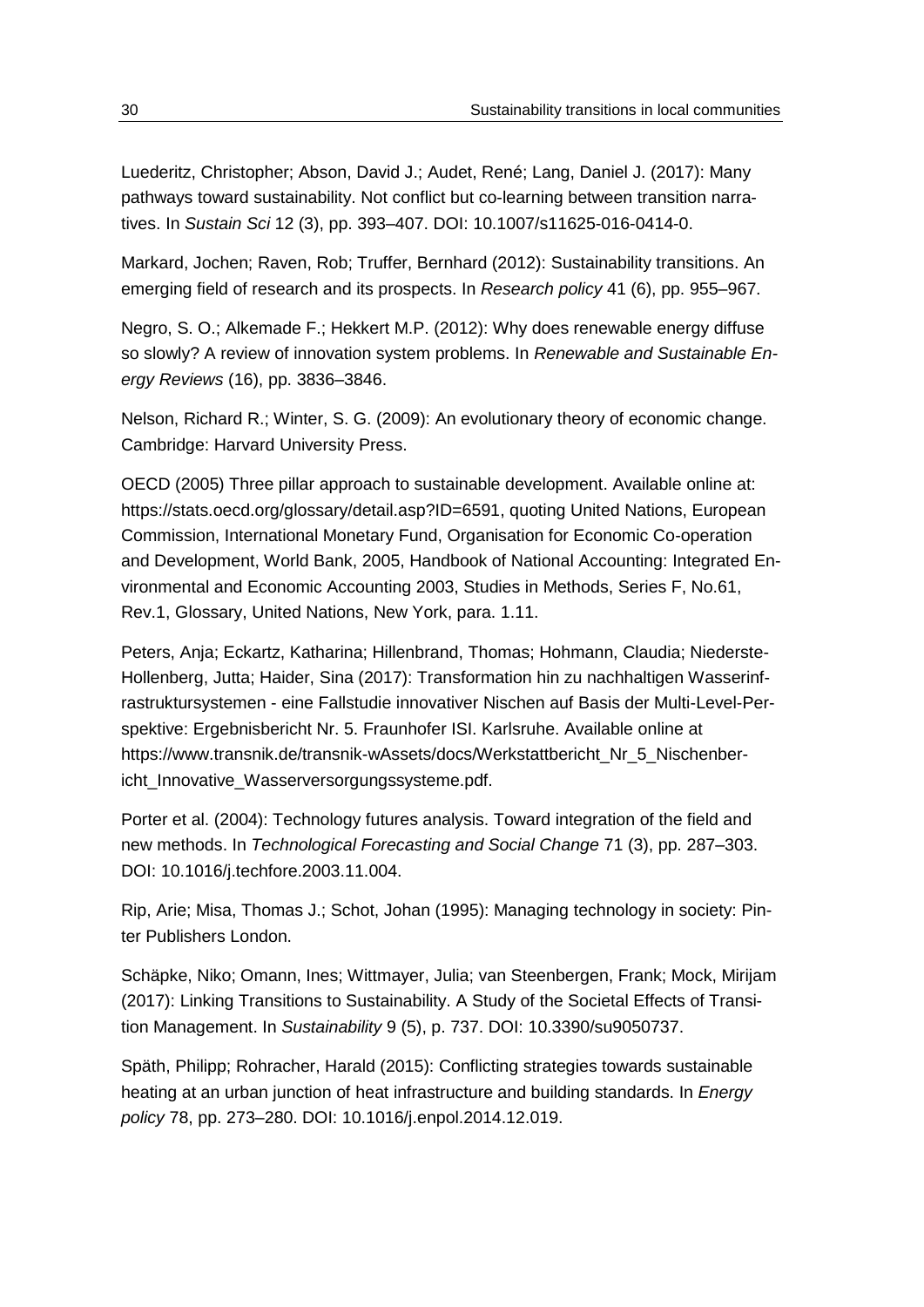Statistisches Bundesamt (2015): Statistisches Jahrbuch Deutschland und Internationales. Wiesbaden: Statistisches Bundesamt.

Tornow, Britta; Dau-Schmidt, Wulf (2012): Genossenschaftliche und gemeinschaftliche Wohnprojekte in Schleswig-Holstein. Arbeitsgemeinschaft für zeitgemäßes Bauen e.V. (Hg.), Heft 3/2012, Kiel.

Truffer, Bernhard; Voß, J-P; Konrad, Kornelia (2008): Mapping expectations for system transformations. Lessons from Sustainability Foresight in German utility sectors. In *Technological Forecasting and Social Change* 75 (9), pp. 1360–1372.

van den Bergh, Jeroen CJM; Gowdy, John M. (2000): Evolutionary theories in environmental and resource economics. Approaches and applications. In *Environmental and resource economics* 17 (1), pp. 37–57.

Wesche, Julius P.; Dütschke, Elisabeth; Friedrichsen, Nele (2017): Entstehung innovativer Wärmenetze – Eine Analyse von sechs Fallbeispielen auf Basis der Multi-Level-Perspektive. Werkstattbericht Nr. 4 im Projekt Transitionsgestaltung für nachhaltige Innovationen (TransNIK). Available online at https://www.transnik.de/transnik-wGlobal/wGlobal/scripts/accessDocument.php?wAuthIdHtac-

cess=382877080&document=/transnik-wAssets/docs/Werkstattbericht\_Nr\_4\_Nischenbericht\_Innovative\_Waermenetze.pdf&display=1&forceDownload=0, checked on 4/11/2018.

Wittmayer, J. M.; van Steenbergen, F.; Rok, A.; Roorda, Chris (2016): Governing sustainability. A dialogue between Local Agenda 21 and transition management. In *Local Environment* 21 (8), pp. 939–955.

Wittmayer, Julia Maria; Schäpke, Niko; van Steenbergen, Frank; Omann, Ines (2014): Making sense of sustainability transitions locally. How action research contributes to addressing societal challenges. In *Critical Policy Studies* 8 (4), pp. 465–485. DOI: 10.1080/19460171.2014.957336.

Woolthuis, Rosalinde Klein; Lankhuizen, Maureen; Gilsing, Victor (2005): A system failure framework for innovation policy design. In *Technovation* 25 (6), pp. 609–619.

Zimmermann, Thomas; Kruse, Elke; Kittel, Anne (2014): Umgang mit Überflutung und Überhitzung in der Stadt - Klimzug Nord. In *fbr-wasserspiegel* (1/14), pp. 17–19.